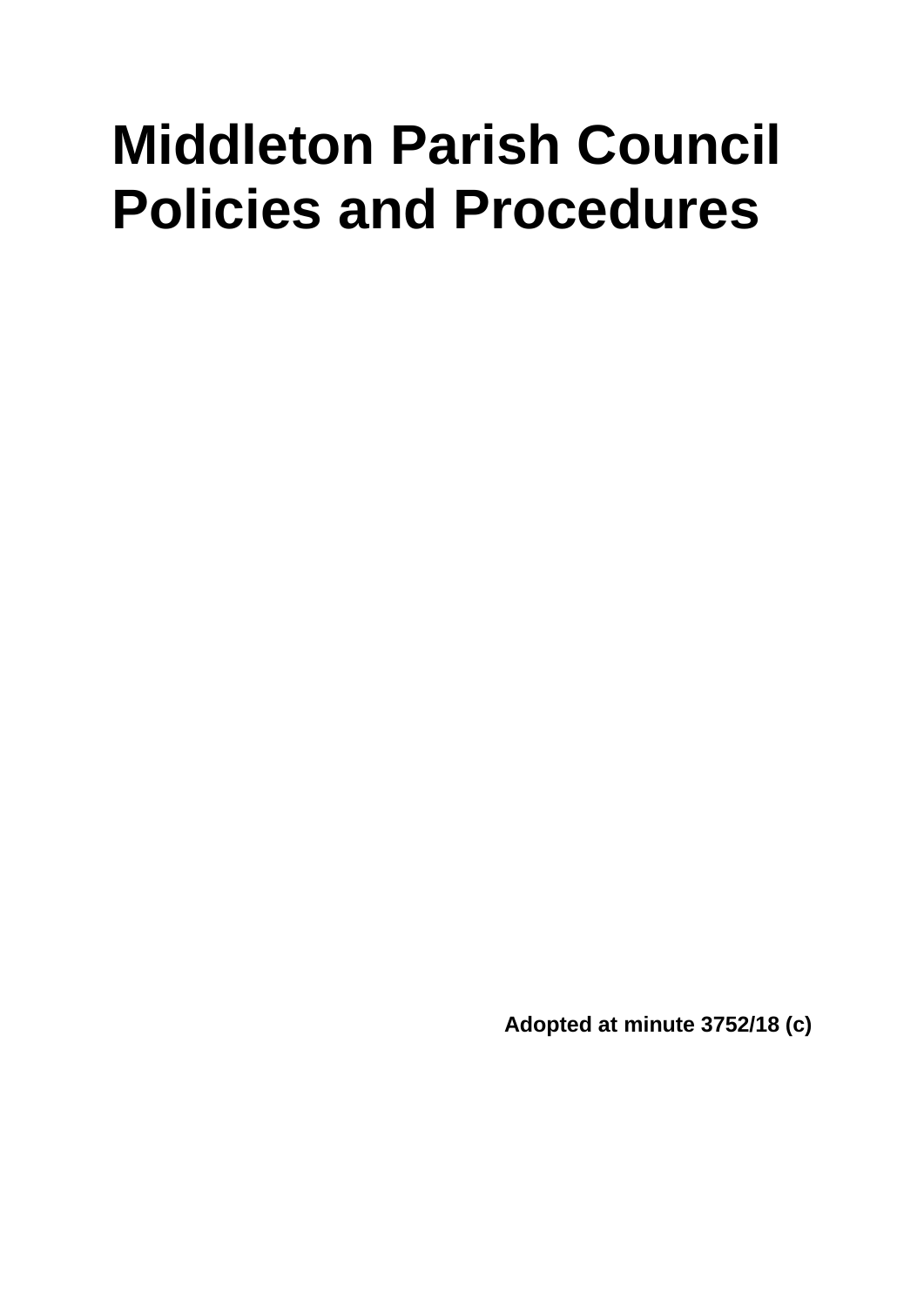# **Policies**

### **List of Policies**

Code of Conduct Co-option Dignity at Work; Bullying and Harassment Equality and Diversity Freedom of Information **Grants** Internal Control Members Interests Outdoor seating Social Media Staff Recruitment Training and Development

Each new Policy or Procedure is to be incorporated into this document upon its adoption by the Parish Council.

Policies and Procedures are to be reviewed and approved for use at each Annual Meeting of the Parish Council.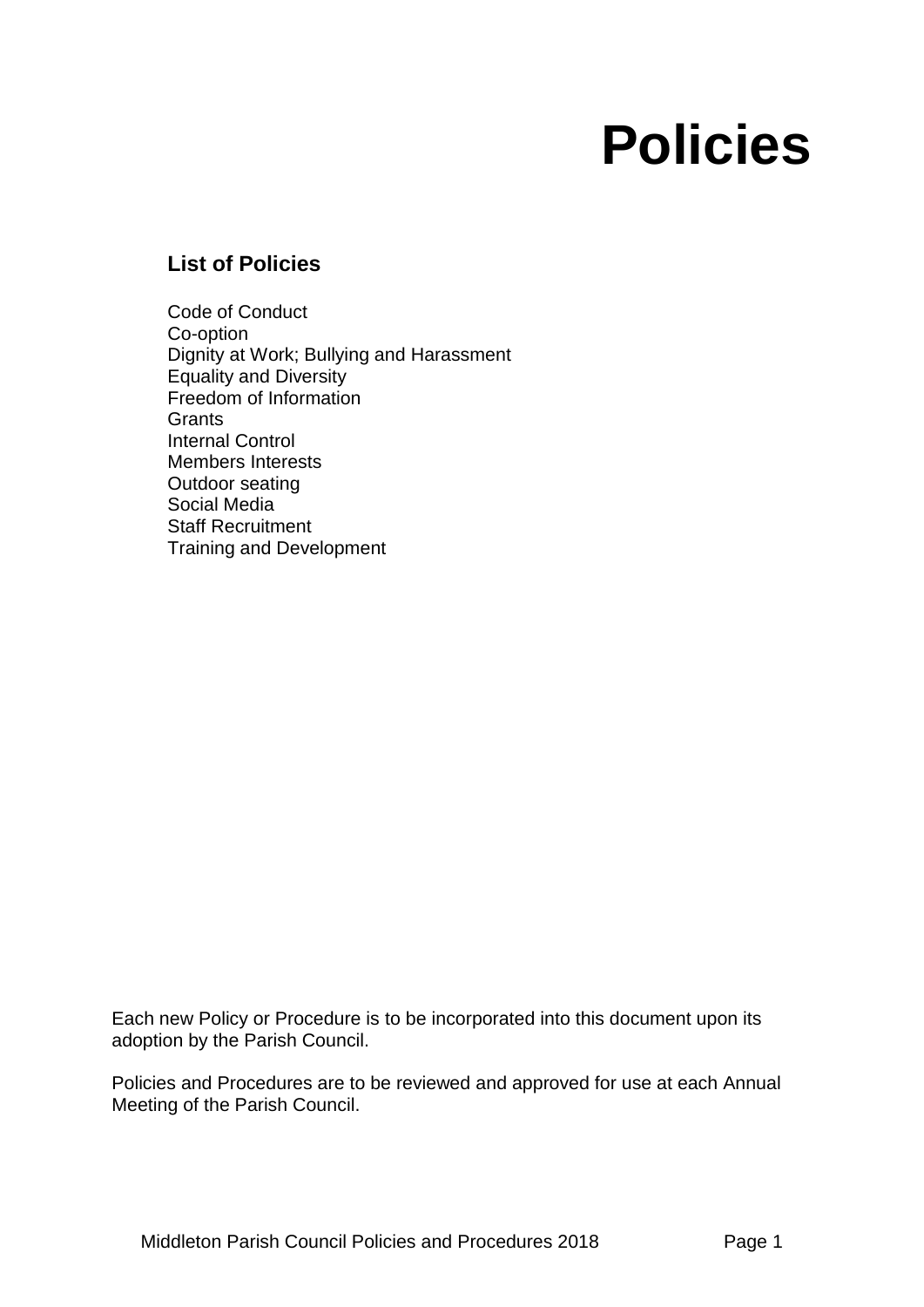# **Policies: Code of Conduct**

As a member or co-opted member of Middleton by Wirksworth Parish Council I have a responsibility to represent the community and work constructively with our staff and partner organisations to secure better social, economic and environmental outcomes for all.

In accordance with the Localism Act provisions, when acting in this capacity I am committed to behaving in a manner that is consistent with the following principles to achieve best value for our residents and maintain public confidence in this authority.

#### **Selflessness**

Holders of public office should act solely in terms of the public interest. They should not do so in order to gain financial or other material benefits for themselves, their family, or their friends.

#### **Integrity**

Holders of public office should not place themselves under any financial or other obligation to outside individuals or organisations that might seek to influence them in the performance of their official duties.

### **Objectivity**

In carrying out public business, including making public appointments, awarding contracts, or recommending individuals for rewards and benefits, holders of public office should make choices on merit.

### **Accountability**

Holders of public office are accountable for their decisions and actions to the public and must submit themselves to whatever scrutiny is appropriate to their office.

#### **Openness**

Holders of public office should be as open as possible about all the decisions and actions that they take. They should give reasons for their decisions and restrict information only when the wider public interest clearly demands.

#### **Honesty**

Holders of public office have a duty to declare any private interests relating to their public duties and to take steps to resolve any conflicts arising in a way that protects the public interest.

#### **Bullying and Harassment**

Holders of public office must treat others with respect and must not pursue a course of conduct which amounts to bullying or harassment of another.

#### **Leadership**

Holders of public office should promote and support these principles by leadership and example.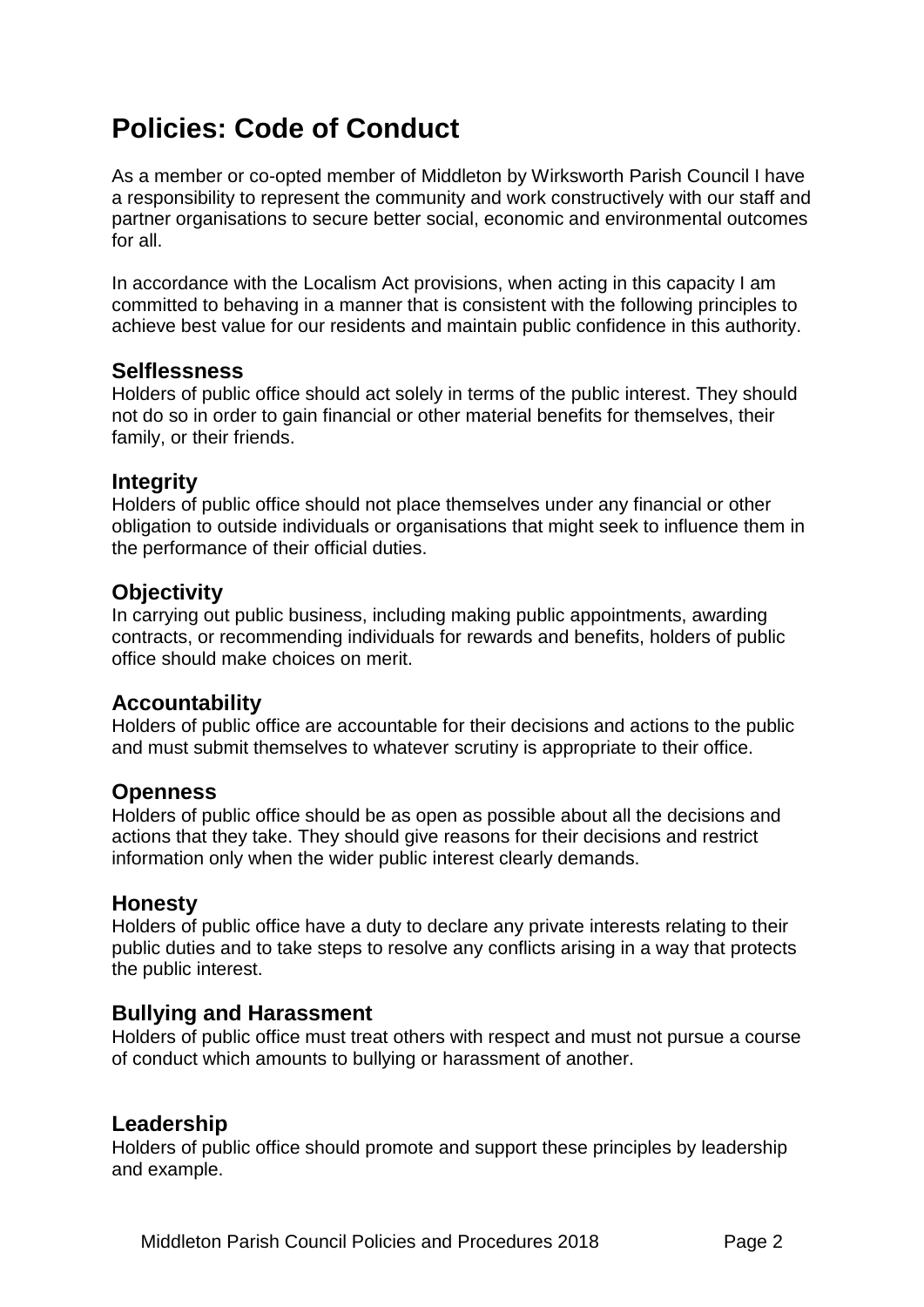The Act further provides for registration and disclosure of interests and in Middleton Parish Council this will be done as follows:

### **Registration of Member's Interests**

Subject to section 2(1), you must within 28 days of:-

This Code being adopted by or applied to your authority; or Your election or appointment to office (where that is later),

register in your authority's Register of Members' Interests (maintained under section 81 (1) of the Local Government Act 2000) details of your personal interests by providing written notification to your authority's Monitoring Officer.

Subject to section 2(1), you must, within 28 days of becoming aware of any new personal interest or change to any personal interest registered under paragraph 1 register details of that new personal interest or change by providing written notification to your authority's Monitoring Officer.

### **Sensitive Information**

Where you consider that the information relating to any of your personal interests is sensitive information, and your authority's Monitoring Officer agrees, you need not include that information when registering that interest, or, as the case may be, a change to that interest under section 1.

You must, within 28 days of becoming aware of any change of circumstances which means that information excluded under section 2(1) is no longer sensitive information, notify your authority's Monitoring Officer asking that the information be included in your authority's Register of Member's Interests.

In this Code "sensitive information" means information whose availability for inspection by the public creates or is likely to create, a serious risk that you or a person who lives with you may be subjected to violence or intimidation.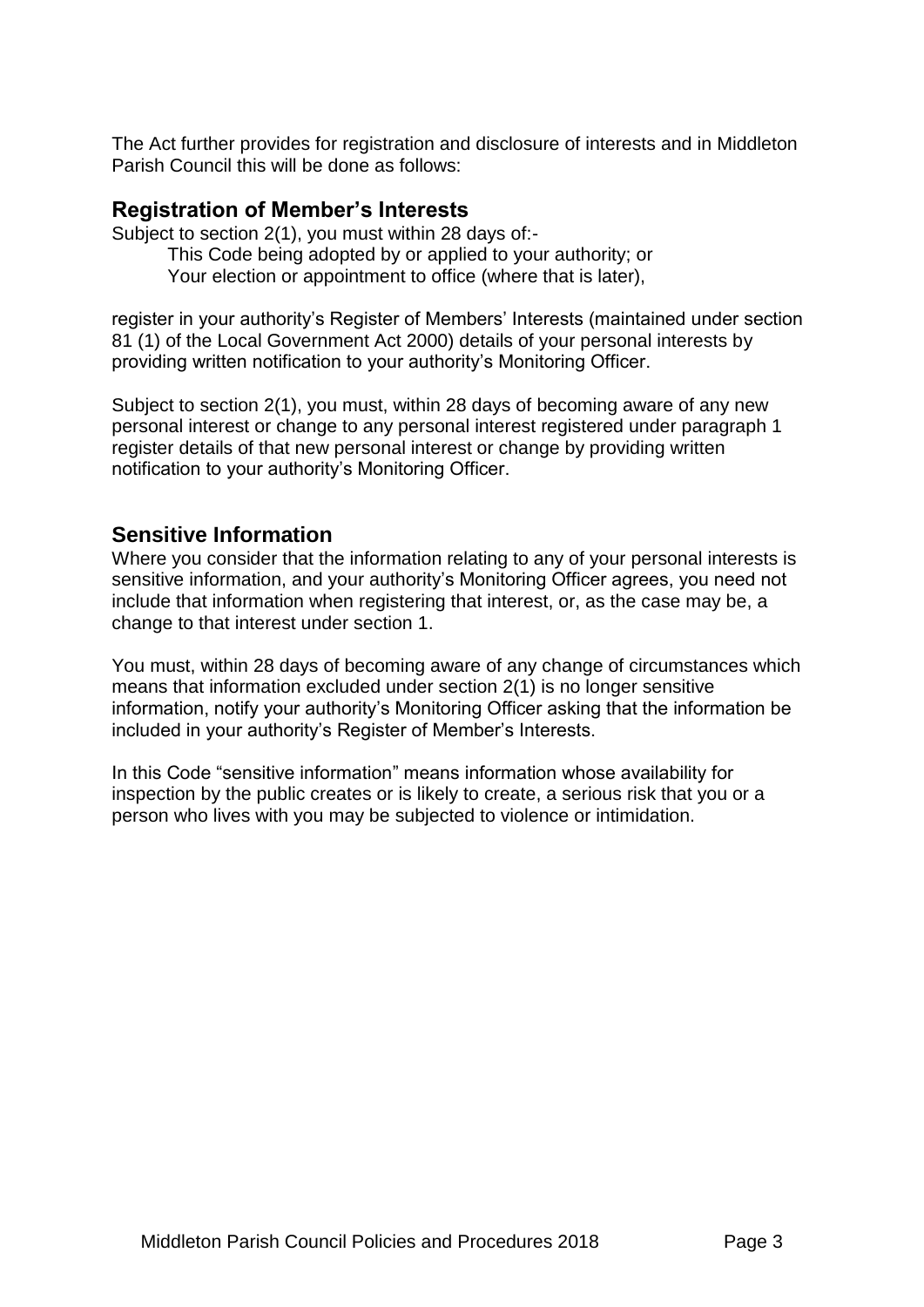As a Member of Middleton Parish Council, my conduct will in particular address the statutory principles of the code of conduct by:

Championing the needs of residents – the whole community and in a special way my constituents, including those who did not vote for me – and putting their interests first.

Dealing with representations or enquiries from residents, members of our communities and visitors fairly, appropriately and impartially.

Not allowing other pressures, including the financial interests of myself or others connected to me, to deter me from pursuing constituents' casework, the interests of the Parish of Middleton by Wirksworth or the good governance of the authority in a proper manner.

Exercising independent judgement and not compromising my position by placing myself under obligations to outside individuals or organisations who might seek to influence the way I perform my duties as a member/co-opted member of this authority.

Listening to the interests of all parties, including relevant advice from statutory and other professional officers, taking all relevant information into consideration, remaining objective and making decisions on merit.

Being accountable for my decisions and co-operating when scrutinised internally and externally, including by local residents.

Contributing to making this authority's decision-making processes as open and transparent as possible to enable residents to understand the reasoning behind those decisions and to be informed when holding me and other members to account but restricting access to information when the wider public interest or the law requires it.

Behaving in accordance with all our legal obligations, alongside any requirements contained within this authority's policies, protocols and procedures, including on the use of the Authority's resources.

Valuing my colleagues and staff and engaging with them in an appropriate manner and one that underpins the mutual respect between us that is essential to good local government.

Always treating people with respect, including the organisations and public I engage with and those I work alongside.

Providing leadership through behaving in accordance with these principles when championing the interests of the community with other organisations as well as within this authority.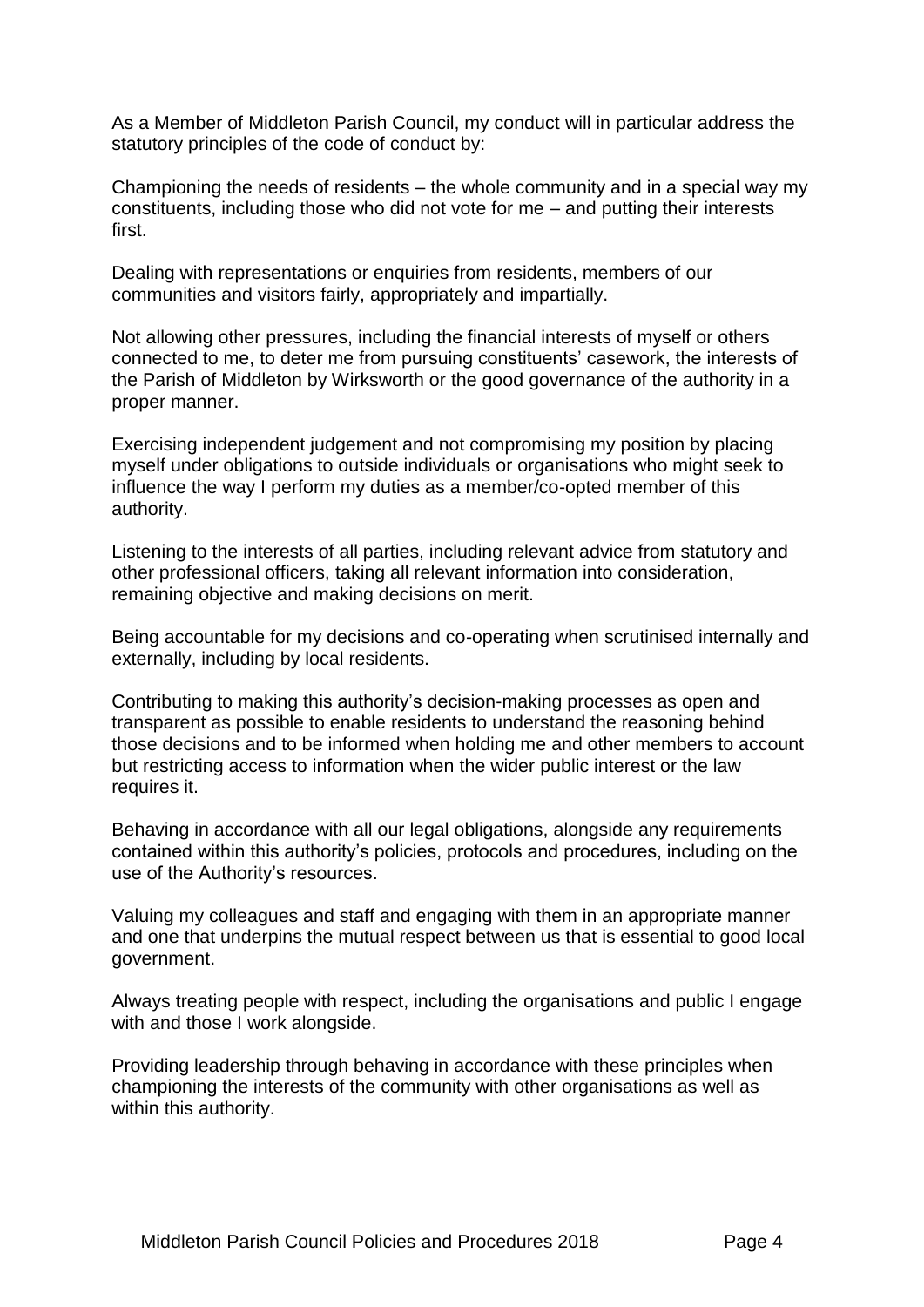# **Policies: Co-option**

Reference: NALC Legal Briefing L15-08 Co-option

Where a vacancy exists, the Clerk will notify DDDC immediately and request a copy of the current procedure for advertising co-option.

Co-option will be advertised in accordance with the procedure received from DDDC.

Candidates are to certify in writing that they: Meet the criteria for eligibility set out in s.79 of the Local Government Act 1972 are not disqualified, pursuant to s.80 of the Local Government Act 1972

Co-option will take the form of a short interview. Candidates will be provided a copy of this procedure when invited to the meeting.

An extraordinary meeting will be convened for the purpose of co-option (this may be immediately prior to an Ordinary meeting). In accordance with guidance in NALC Legal Briefing L15-08, other than in exceptional circumstances, the public will not be excluded.

#### At the meeting

The Chair will explain to candidates that they will be seen individually, in alphabetic order by surname, and that the interview will take the form of a short question and answer session which should last approximately 5 minutes. Candidates will have the opportunity to ask the council any questions they wish.

Chair to invite first candidate to remain others are asked to leave.

Questions to all candidates

- (a) Are you willing to sign a declaration to abide by the code of conduct expected of members and to register relevant interests?
- (b) What experience do you have of meetings and committees?
- (c) What experience do you have of the working of local government?
- (d) Are you involved in any groups in the village? If so describe your role and experience.
- (e) How do you see your role as a Parish Councillor?
- (f) Are you willing to attend occasional training courses and meetings outside those of the Parish Council? These are generally, but not always, in the evening.
- (g) How would you like to see the village develop?
- (h) High profile issues in the village can bring certain pressures. How well do you feel you react under pressure?

The candidate should then be asked if he or she has any questions for the Parish Council

Candidate leaves. next candidate invited to come in.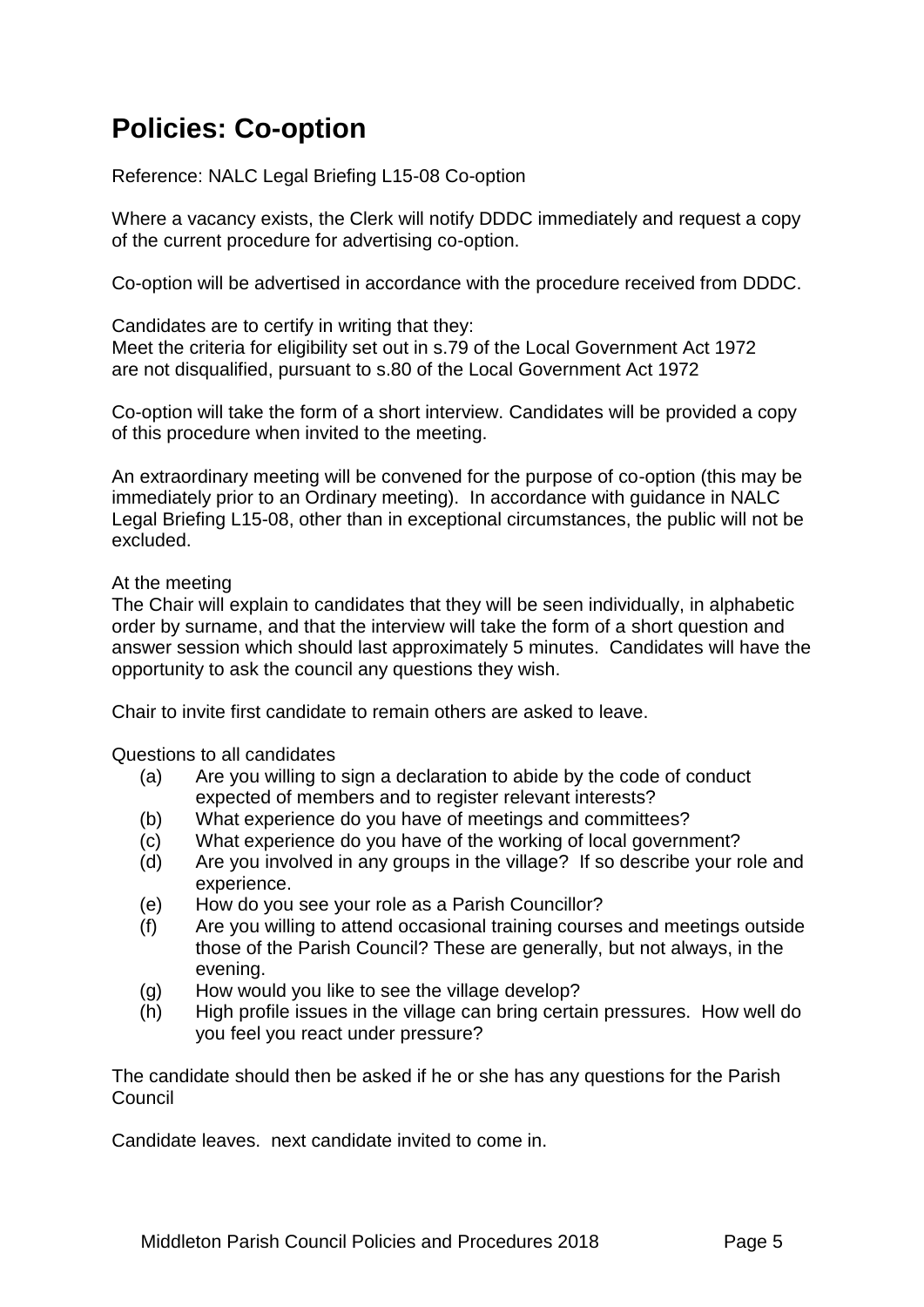After final candidate has been seen the public will be asked to leave to allow discussion of candidates to take place.

The public and candidates will then be invited back into the meeting room and a vote, by show of hands, will take place.

The appointment of a co-optee must be by an absolute majority. (i.e. he or she receive a greater number of votes than the aggregate of the votes for other candidates).

Members will be invited to vote for 1 candidate for each vacancy, one seat at a time.

Votes will be counted and if the candidate with the most votes does not have an absolute majority a second vote will be taken after eliminating the candidate with the fewest votes, this will continue until an absolute majority is reached. Chair has casting vote if two candidates are tied on votes.

Successful candidate(s) will be invited to join the Council

Successful candidates will be asked to complete a Declaration of Acceptance of Office and be given a Registration of Disclosable Pecuniary Interests form.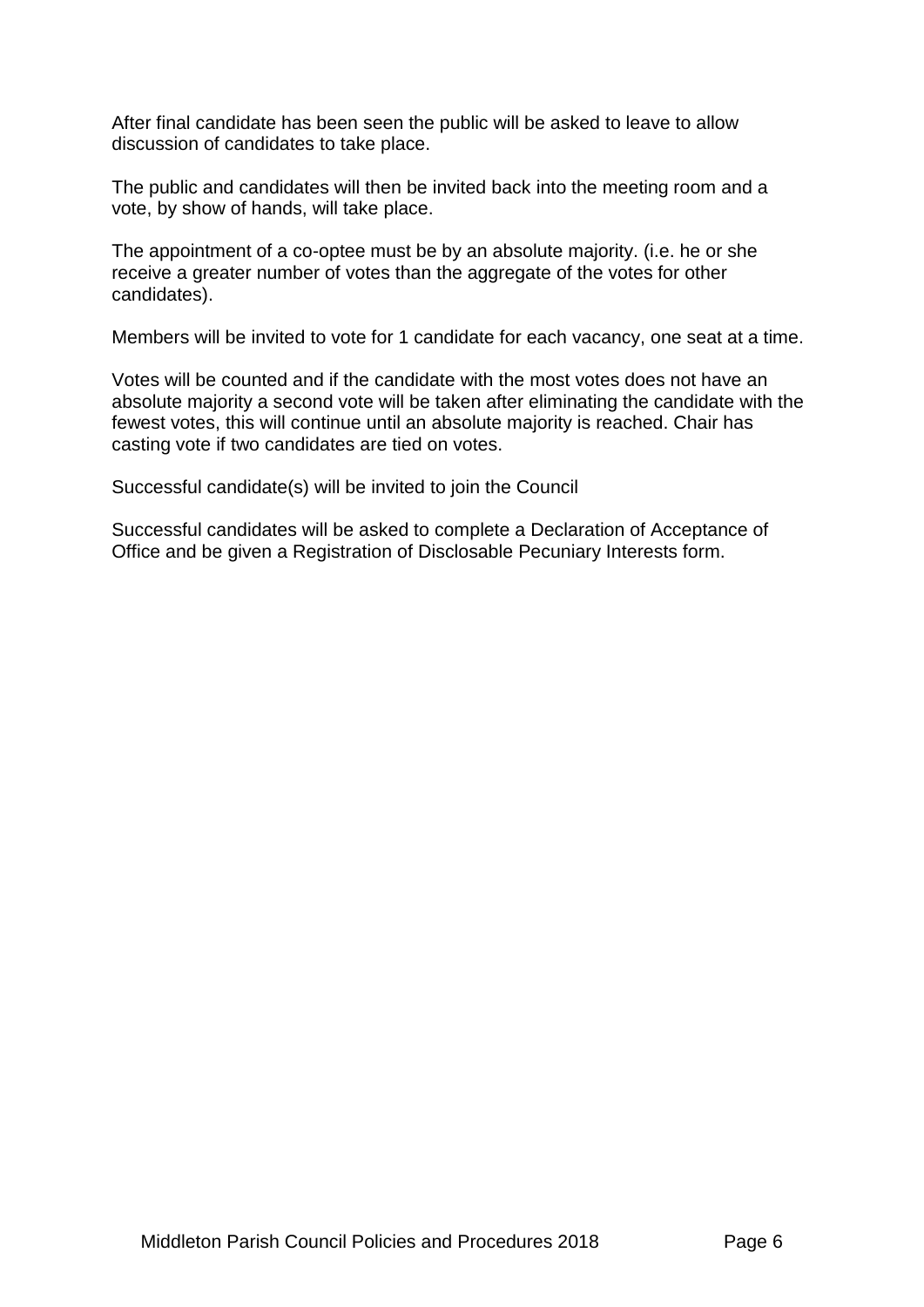# **Policies: Dignity at Work; Bullying and Harassment**

### **Introduction**

The Equality Act 2010 took effect on 1 October 2010 and replaces the previous antidiscrimination legislation. It simplifies the law removing inconsistencies and making it easier for people to understand and comply with it. It also strengthens the law in order to help tackle discrimination and inequality.

This Policy sets out Middleton Parish Council's aim to be an environment where everyone is treated with dignity and respect, equality is promoted, and diversity is valued. The policy also outlines the rights and responsibilities associated with this commitment.

A positive working and learning environment which supports dignity at work is vital to the success of the Council. Dignity and respect should underpin our day to day behaviours, and everyone has rights and responsibilities under this policy. All Council employees and Members have a right to:

- Be treated with dignity and respect.
- Work and learn in an environment free from discrimination, bullying and harassment.
- Be valued for their skills, abilities and contribution.
- All employees and Members of the Council have a responsibility to:
- Behave in an appropriate manner, and in ways that are not derogatory to others.
- Play their part in ensuring we create a positive working environment that is tolerant and supportive through treating each other with dignity and respect.
- Tactfully challenge inappropriate behaviour with confidence.
- Adherence to this policy is essential so that these rights and responsibilities are mainstreamed into the core of Council business.
- The following are features of a respectful working environment:
- All employees and Members are respected and treated politely and with courtesy.
- Actively seeking employees and Members views where appropriate in order to contribute to the development and / or improvement of Services.
- A collaborative atmosphere and systems / forums which help to promote ongoing participation of staff in all levels of service business.
- An ethos of 'distributed', or shared leadership which enables people to feel safe to:
- Take on roles and responsibilities.
- Develop their skills.
- Support colleagues.
- Take forward initiatives.
- Positive outcomes from the above features would be that employees and Members:
- Can actively contribute and see that their efforts make a difference.
- Feel a sense of engagement; people are motivated and they have a sense of belonging to and a pride in Middleton Parish Council.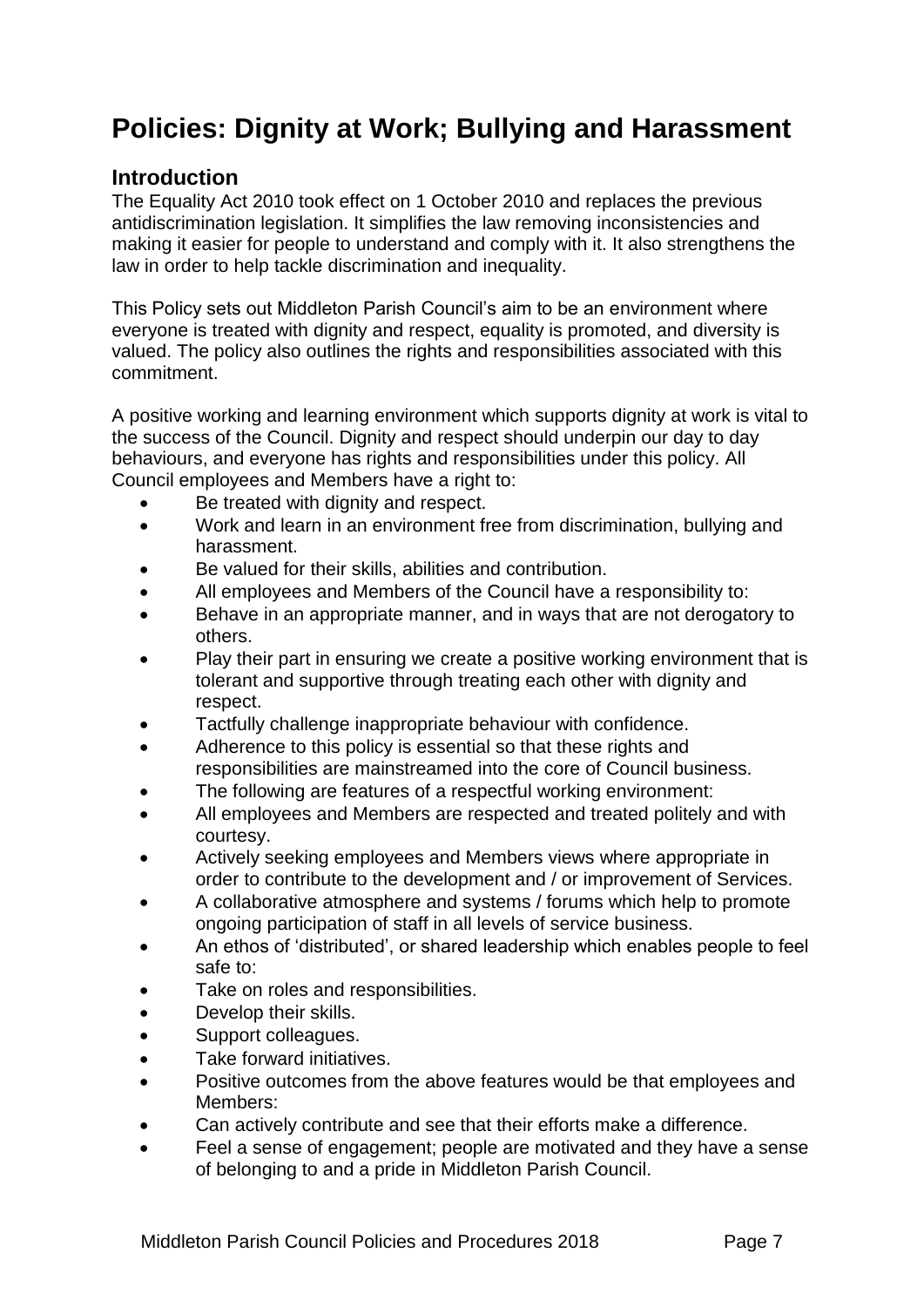- Feel they are trusted to take responsibility to act independently within their remit.
- There is a sense of having a meaningful role within the organisation.

### **Bullying and Harassment**

In Support of our value to respect others, Middleton Parish Council will not tolerate bullying or harassment by, or of, any of their employees, officials, Members, contractors, visitors to the Council, or members of the public from the community which we serve.

### **Parish Council Commitment**

Middleton Parish Council is committed to the elimination of any form of intimidation in the workplace. This Policy reflects the spirit in which the Council intends to undertake all of its business and outlines the specific procedures available to all employees in order to protect them from bullying and harassment. (It should be read in conjunction with the Council's \*Policies on Grievance and Disciplinary handling.) The Council will issue this Policy to all employees as part of their induction and to all Members as part of their Welcome Pack. The Council may also wish to share this Policy with contractors, visitors and members of the public.

#### **Legal Position**

#### Bullying

"Bullying may be characterised as a pattern of offensive, intimidating malicious, insulting or humiliating behaviour; an abuse of this use of power or authority which tends to undermine an individual or a group of individuals, gradually eroding their confidence and capability, which may cause them to suffer stress." As quoted by ACAS.

#### **Harassment**

ACAS states: "Harassment is unwanted conduct that violates a person's dignity or creates an intimidating, hostile, degrading, humiliating or offensive environment." This Policy covers ,but is not limited to, harassment on the grounds of:

- Sex
- Marriage & civil partnership
- Sexual orientation
- Race
- Colour
- Nationality
- Ethnic origin
- Religion
- Belief
- Disability
- Age

These definitions are derived from the ACAS guidance on the topic. Both bullying and harassment are behaviours which are unwanted by the recipient. Bullying and harassment in the workplace can lead to poor morale, low productivity and poor performance, sickness absence, lack of respect for others, damage to the Council's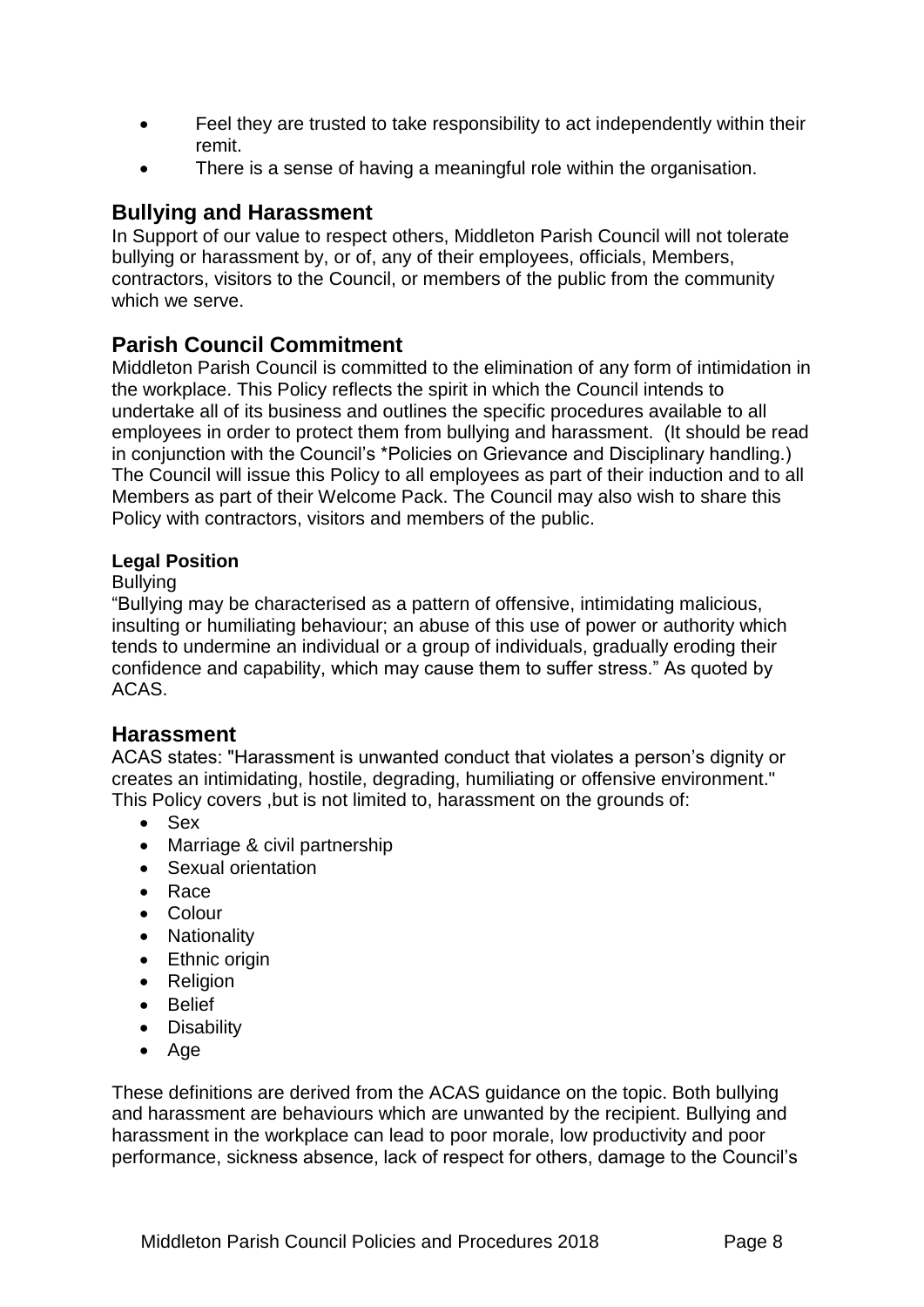reputation and ultimately, an Employment Tribunal, or other court cases, and payment of unlimited compensation.

Examples of Unacceptable Behaviour

(This list is not exhaustive)

- Spreading malicious rumours
- Insulting someone
- Ridiculing or demeaning someone
- Exclusion or victimisation
- Unfair treatment
- Overbearing supervision, or other misuse of position or power,
- Unwelcome sexual advances
- Making threats about job security
- Deliberately undermining a competent worker by overloading work and/or constant criticism
- Preventing an individual's promotion or training opportunities

### **Examples of where Bullying and Harassment may occur:**

Face-to-face, in meetings, through written communication, including: e-mail and telephone, or through automatic supervision methods. It may occur on or off work premises, during work hours, or non-work time.

### **Consequences of Bullying and Harassment**

Bullying and harassment are considered examples of Serious Misconduct which will be dealt with through the Disciplinary Procedure at "Gross Misconduct level" and may result in Summary Dismissal from the Council for employees, or through referral to the Standards Board of England as a contravention of the Member's Code of Conduct which may result in penalties against the member. In extreme cases, harassment can constitute a criminal offence and the Council should take appropriate legal advice, sometimes available from the Council's insurer, if such a matter arises.

### **Duty of Care**

Middleton Parish Council has a duty of care towards all their workers and liability under Common Law arising out of the Employment Rights Act 1996 (updated 2008 (ch24)) and the Health and Safety at Work Act 1974 (updated 2005 part 4 s27)).

Under the following laws bullying or harassment may be considered Unlawful Discrimination:

- Sex Discrimination Act 1975 (Amended 1986)
- Race Relations Act 1976 (Amended 2000) Now encompassed in Equality Act 2010
- Disability Discrimination Act 1995
- Employment Equality (Sexual Orientation) Regulations 2003
- Employment Equality (Religion or Belief) Regulations 2003
- Employment Equality (Sex Discrimination) 2005
- Employment Equality (Age) Regulations 2006
- Equality Act 2010 which fundamentally replaces the anti-discrimination legislation.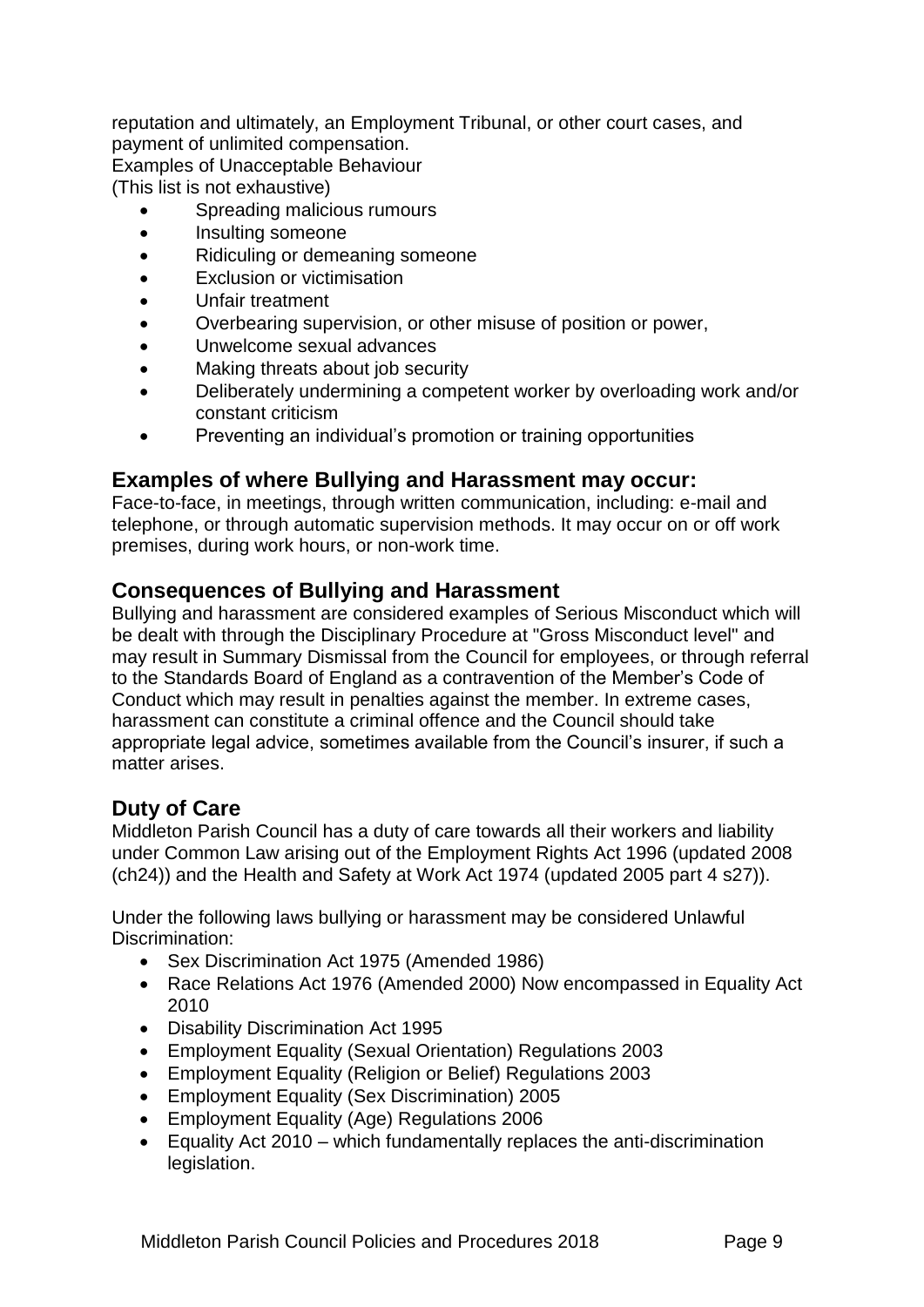In addition, the Criminal Justice and Public Order Act 1994 and Protection from Harassment Act 1997 created a criminal offence of harassment with a fine and/or prison sentence as a penalty and a right to damages for the victim. Furthermore, a harasser may be personally liable to pay damages if a victim complains to an Employment Tribunal for sexual, racial, disability or age discrimination.

### **Implementing the Policy – Process for Dealing with Complaints of Bullying and Harassment**

Middleton Parish Council will adhere to the following Informal Approach.

Anyone, be it an employee, contractor, member or visitor, who feels he or she is being bullied or harassed should try to resolve the problem informally in the first instance. It may be sufficient to explain to the person(s) involved in the unwanted behaviour, that their conduct is unacceptable, offensive or causing discomfort.

Middleton Parish Council will adhere to the following Formal Approach;

For Employees:

Where the employee feels unable to resolve the matter informally any complaint about harassment or bullying can be raised confidentially and informally (initially) with the line manager and/or with the Chairman of the Parish Council, or another Councillor if more necessary. It may be appropriate for the complaint to be put in writing after the initial discussion with the Chairman, as this will enable the formal Grievance Procedure to be invoked.

#### For Others

(i) Any other party to the council, other than an employee, who feels he or she is being bullied or harassed, should raise their complaint with a Councillor where possible, or the Monitoring Officer, if an informal notification to a member has been unsuccessful at eliminating the problem, or where a member is directly involved in the bullying or harassment. The complaint should then be investigated and a hearing held to discuss the facts and recommend the way forward.

(ii) A member of the public who feels s/he has been bullied or harassed by any members or officers of the Council should use the Middleton Parish Council Complaints Procedure.

### **Grievance (Employees only)**

A meeting to discuss the complaint with the complainant will normally be arranged within five working days of a written complaint being received, and will be held under the provisions of Middleton Parish Council's Grievance Procedure. This meeting will be to discuss the issues raised and a way forward for the member(s) of staff involved. Employees have a right to be accompanied by a work colleague or a trade union representative at this meeting. A full investigation of the complaint will be held by an Officer as appointed by the Chairman/Councillor who is handling the process. It may be appropriate for an external investigator to be involved in order to maintain objectivity and impartiality. The Hearing Panel will publish its recommendations following deliberation of the facts. An action plan should be made available to the complainant to demonstrate how the problem is to be resolved. It may be decided that mediation is required and If so, Middleton Parish Council should contact NALC,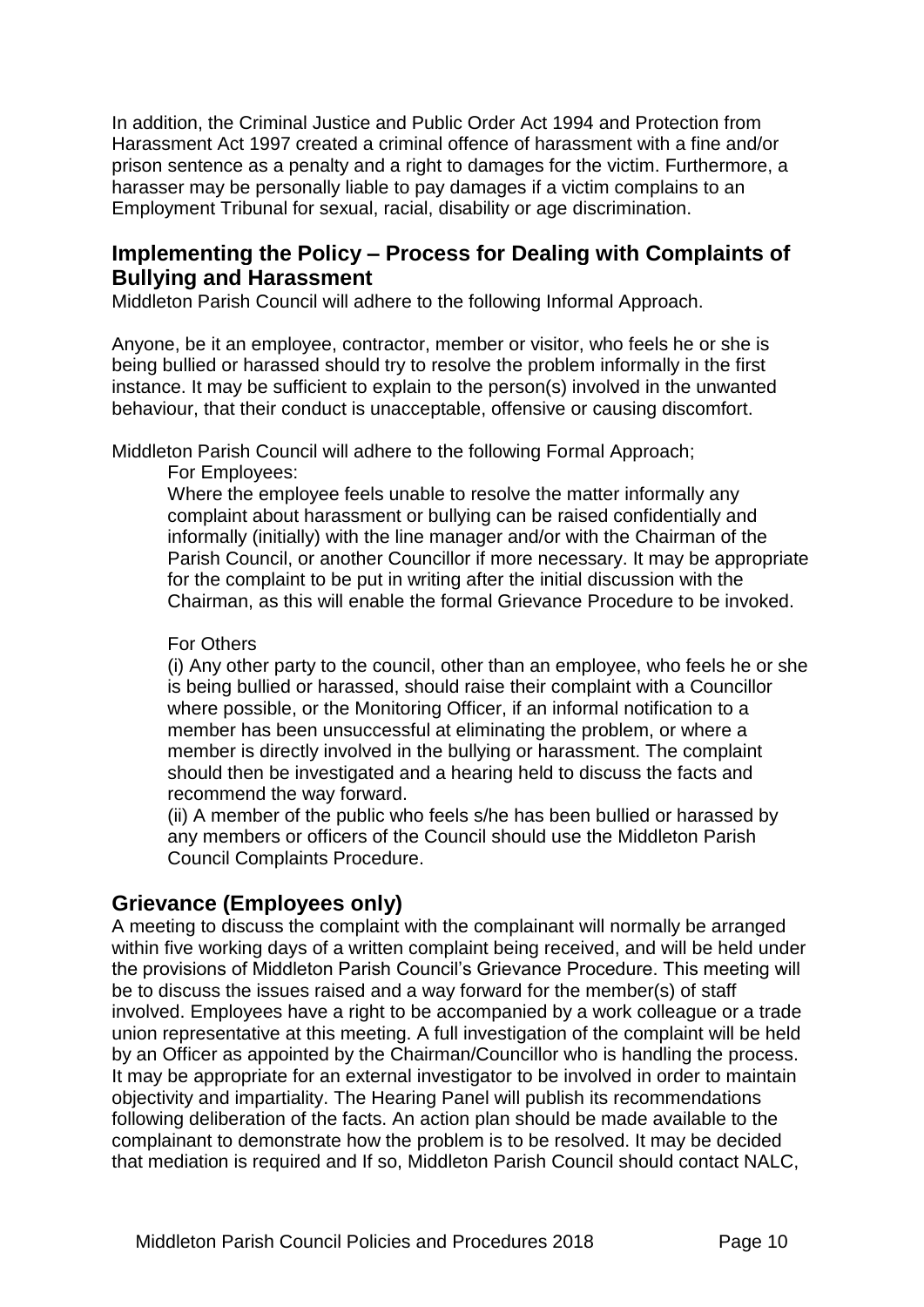an employer's body or ACAS to this effect. The employee will have a right of appeal as established by the Employment Act 2002.

At all times the confidentiality of the grievance will be of paramount importance in order to maintain trust in the process, hence details of the full grievance will not be shared with the full Council without prior approval by the complainant. Middleton Parish Council will commit not to victimise the complainant for raising the complaint once the appropriate grievance/disciplinary process has been concluded.

### **Disciplinary Action**

Following a grievance hearing or investigation into allegations of bullying, or harassment, a full report will be made to all parties and this may result in disciplinary action being taken against the perpetrator of the alleged action/behaviour.

For an Employee found to have been bullying/harassing others, Middleton Parish Council's Disciplinary Procedure will be followed, under the Employment Act 2002 provisions and will be treated as Gross Misconduct.

For Members, whom Middleton Parish Council reasonably believe have been bullying or harassing another person(s) whilst undertaking Council activities, the action taken must be reasonable and in some cases counselling or training in appropriate skill areas e.g.: interpersonal communication, assertiveness, chairmanship etc may be more appropriate than a penalty.

The range of Disciplinary Sanctions available to the Council, where a Member has been involved in bullying/harassment include:

- Admonishment and an undertaking not to repeat the process
- Removal of opportunities to further harass/bully
- Banning from committees of the Council and representation on any outside bodies
- A referral to the Standards Board (or equivalent) by the Council and/or the aggrieved victim
- There may also be a:
- Referral to the Police under the Protection from Harassment Act 1997, (in the most extreme cases)

(This list is not exhaustive.)

### **False or Malicious Allegations**

Any false or malicious allegations of harassment or bullying, which damage the reputation of a fellow employee/Member, will not be tolerated and will be dealt with as Serious Misconduct under the Disciplinary Procedure and/or a referral to the Standards Board.

### **Responsibilities**

All parties to Middleton Parish Council have a responsibility to ensure that their conduct towards others does not harass or bully, or in any way demean the dignity of others. If unacceptable behaviour is observed, then each individual can challenge the perpetrator and ask them to stop.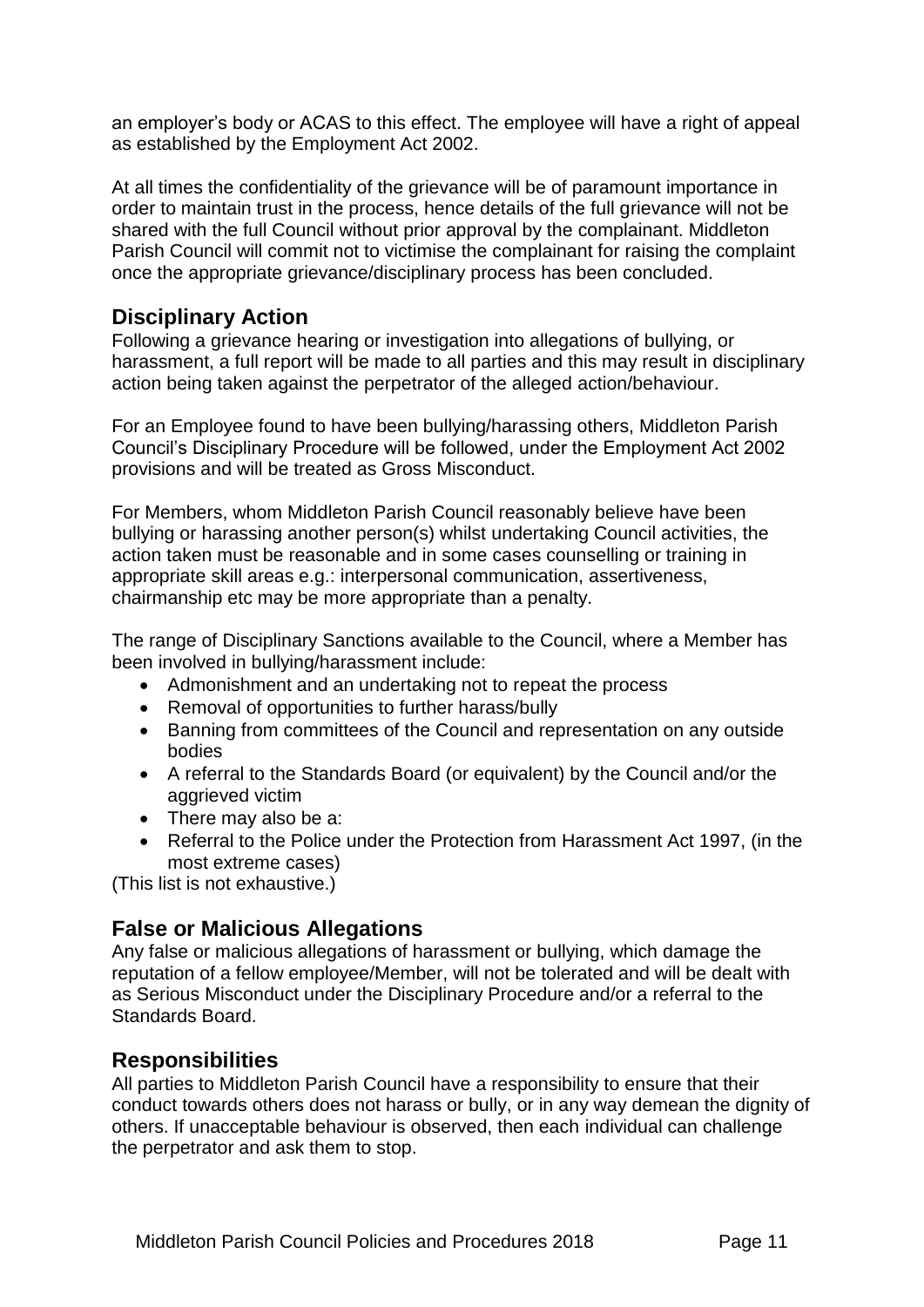### **Service Delivery**

In exercising its functions and delivering services, Middleton Parish Council undertakes to share its Policy with all Members and workers and request that each party signs to demonstrate acceptance of its terms. All new Members and employees will be provided with a copy of this Policy. A review of the Policy shall be undertaken each year (or as appropriate) and necessary amendments will be undertaken by the Clerk and reported to the full Council for approval.

The Council will undertake to ensure that its Members and workers are trained in the processes required by this Policy, as deemed appropriate.

This policy is cross-referenced to the following Parish Council's adopted policies:

- Equality & Diversity
- Discipline
- Grievance

Middleton Parish Council acknowledges the following sources of information from which this policy has been drawn:

- ACAS Guidelines
- Society of Local Council Clerks Model Equal Opportunities Policy (Oct 2010)
- National Association of Local Councils Legal Topic Note 78: Equality Act 2010 (Jan 2013)
- Government Equalities Office Equality Act 2010: Public Sector Equality Duty What do I need to know? A Quick Start Guide for Public Sector Organisations (June 2011)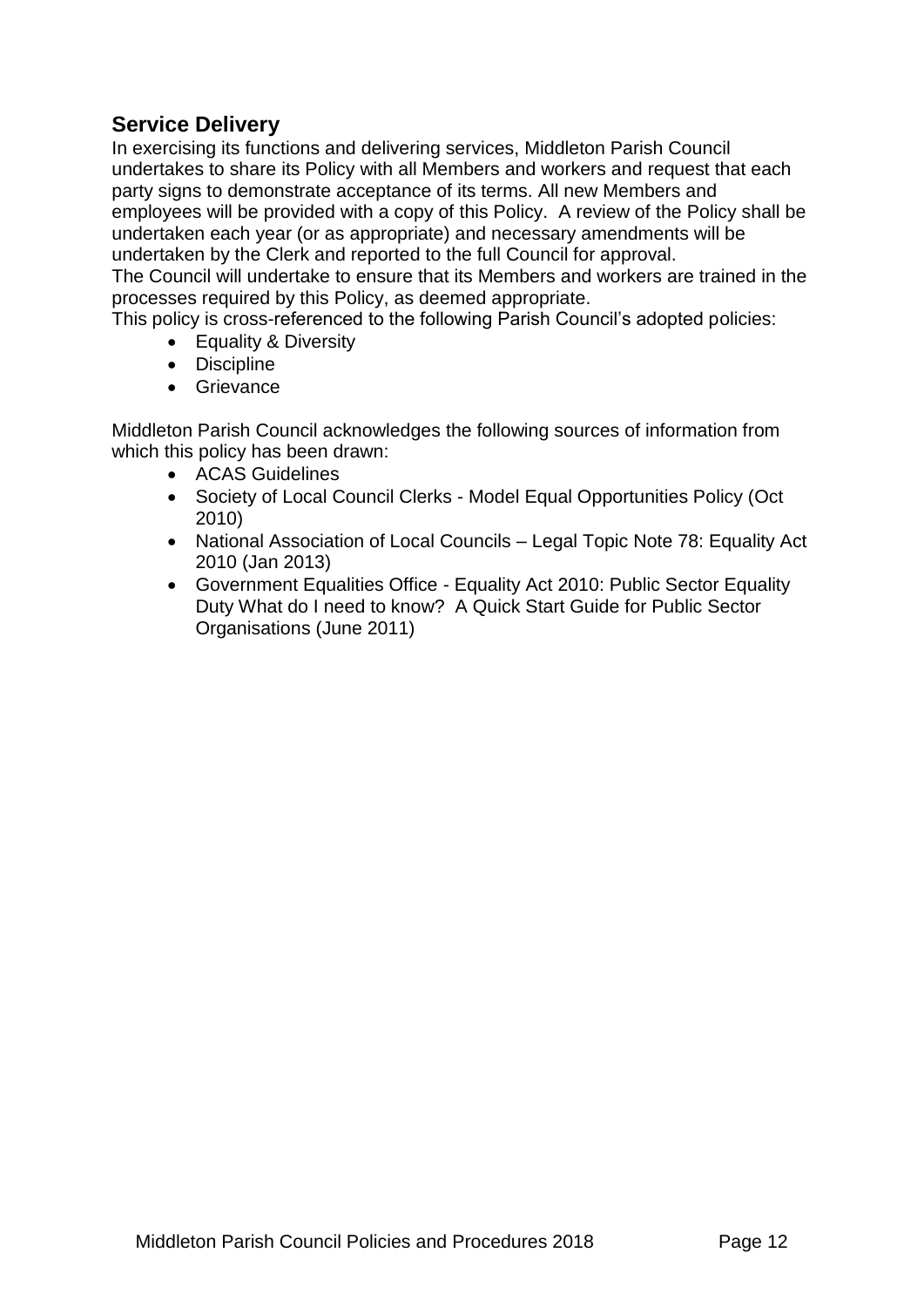# **Policies: Equality and Diversity**

The Equality Act 2010 took effect on 1 October 2010 and replaces the previous antidiscrimination legislation. It simplifies the law removing inconsistencies and making it easier for people to understand and comply with it. It also strengthens the law in order to help tackle discrimination and inequality.

The Public Sector Equality Duty is a key measure in the Act which came into force on 5 April 2011. All public bodies and organisations carrying out public functions have a duty to consider the needs of all individuals in their day to day work  $-$  in shaping policy, in delivering services and in relation to their own employees. There are a wide range of statutory rights and obligations, derived from this Parliamentary Act and despite any express term to the contrary, they cannot be waived. The Public Sector Equality Duty ensures that all public bodies play their part in making society fairer by tackling discrimination and providing equality of opportunity for all. The Home Office Diversity Strategy 2013-16 states:

"There is a clear focus on the actions and improvements required to champion equality, diversity and inclusion (EDI), in all we do, whether these concern staff or the wider public."

It goes on to state:

"... removing barriers to social mobility and recognising people for their efforts, skills and achievements rather than social backgrounds or where they are from."

The purpose of this policy is to provide equal opportunities for everyone who comes into contact with Middleton Parish Council, irrespective of their characteristics (unless it can be shown that the treatment is a proportionate means of achieving a legitimate aim).

To discriminate against someone means to treat them less favourably, to harass or victimise them or to subject them to a provision, criterion or practice which puts them at a disadvantage. It is unlawful to discriminate against an individual on the grounds of the following 'protected characteristics' as defined Under the Equality Act 2010 (Specific Duties) Regulations 2011

- Age
- Caring responsibilities
- Disability
- Gender identity
- Part time working
- Pregnancy and maternity
- Race
- Religion or belief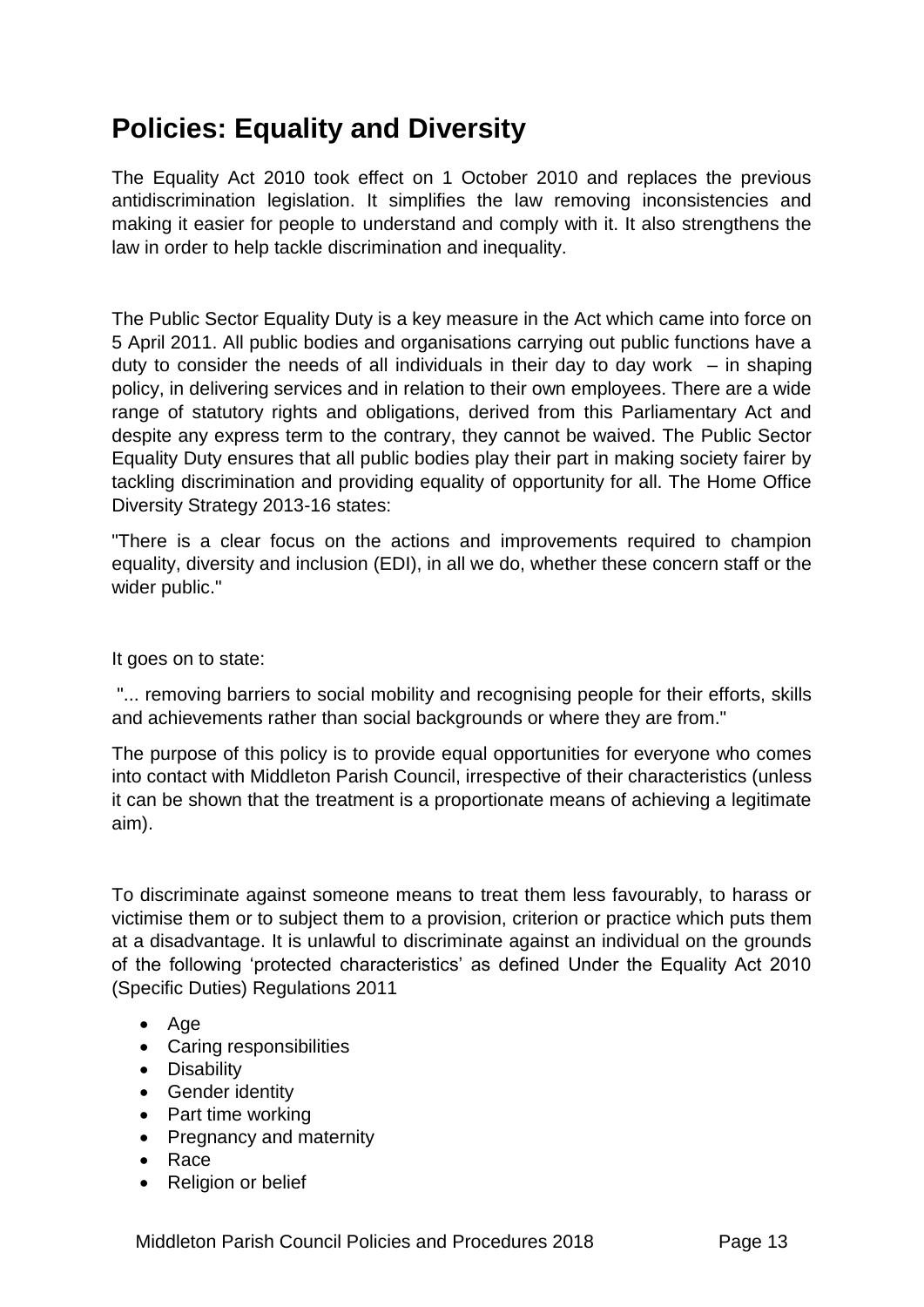- Sex
- Sexual orientation
- Marriage and civil partnership

This policy is fully supported by all Members of the Council. Middleton Parish Council opposes all forms of unlawful and unfair discrimination whether it be direct or indirect discrimination, victimisation or harassment on the grounds of any of the protected characteristics defined in the Equality Act 2010. We are committed to the promotion and delivery of equal opportunities in the work place and in the delivery of services. In all our activities we will have due regard to the aims of the Equality Duty:

- Works towards the elimination of unlawful discrimination, harassment, victimisation and any other conduct prohibited by the Act.
- Advance equality of opportunity between people who share a protected characteristic and people who do not share it.
- Foster good relations between people who share a protected characteristic and people who do not share it.
- Ensure that individuals are treated equally with respect to their specific needs and that there is consistency in the parish councils approach to working practices and conditions.
- Be a role model and try to influence others through good practice in service delivery and employment.
- Provide public information, as far as possible, in a way that best meets the needs of the person requesting it.
- Be accountable to all parishioners and encourage active participation of communities and groups in the development and application of the parish councils policies and practices.
- For all employees to attend relevant training programmes.

There is no single way that equality and diversity can be achieved. Progress will be through a number of factors, which are outlined below. These factors are fundamental in the implementation and incorporation of the core values that embrace equal opportunities and its practice:

- Consultation
- Publicity/Communication
- Community Development
- Training
- Contracts
- Employment Monitoring
- Service Delivery and Monitoring
- Policy Review
- Resources

This policy applies to all employees, volunteers, placements, contractors and members of Middleton Parish Council. In this document they will all be referred to as 'employees'.

It is accepted that members of the council are not employees, but they do share a responsibility with employees when representing the Parish Council or carrying out the functions of their office therefore all aspects of this policy apply to members.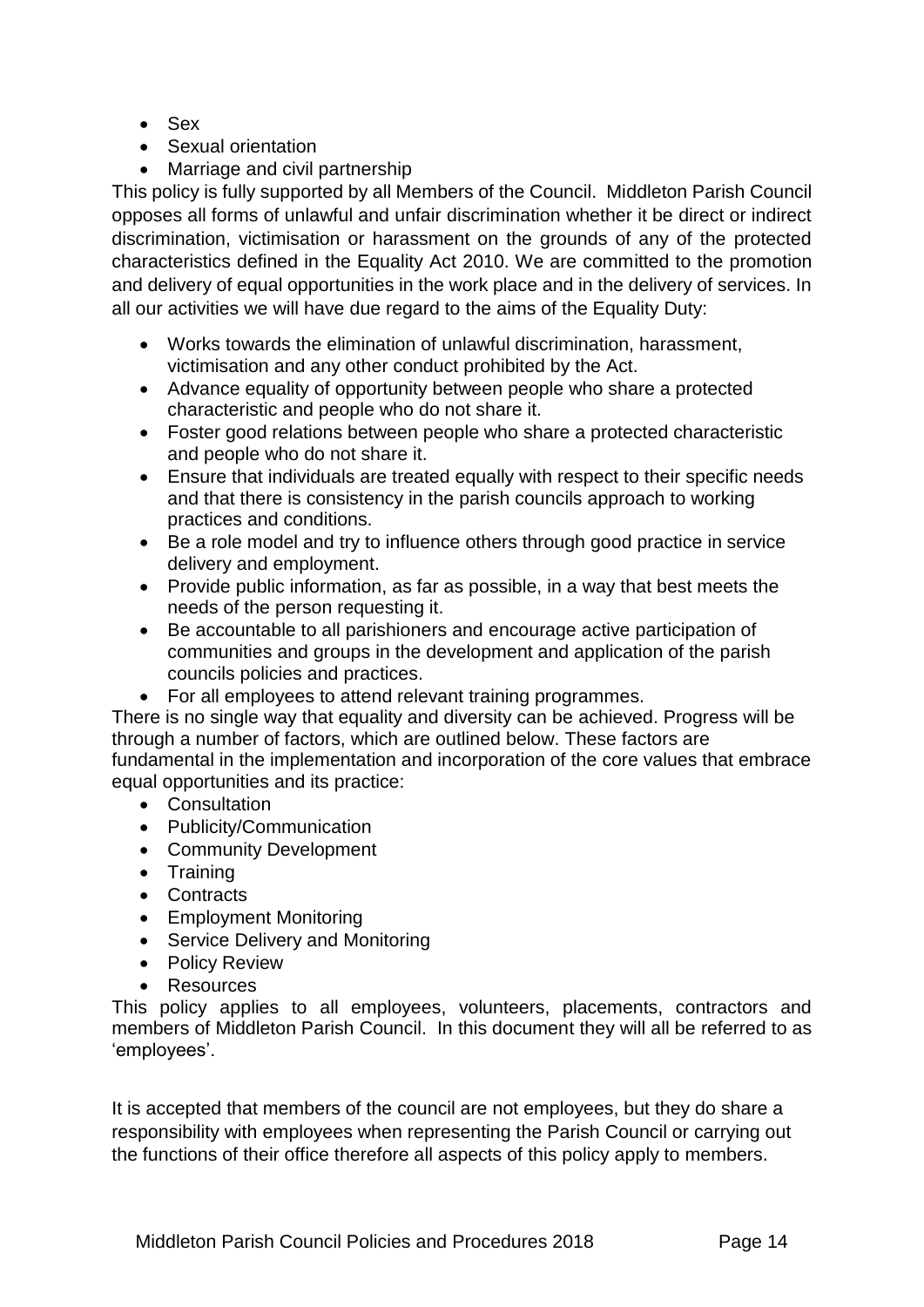All employees whether full-time, part-time, fixed term contract, agency workers or temporary staff, will be treated fairly and equally. Selection for employment, promotion, training, remuneration or any other benefit will be on the basis of aptitude and ability. All employees will be helped and encouraged to develop their full potential and the talents and resources of the workforce will be fully utilised to maximise the efficiency of the council.

Every employee is entitled to a working environment that promotes dignity and respect to all. No form of intimidation, bullying or harassment will be tolerated. This is further defined in the Dignity at Work policy adopted by the council.\*\*\*\*

The commitment to equal opportunities in the workplace is good management practice and makes sound business sense as it seeks to utilise the talents available from the local community, representing Society as a whole.

Breaches of the Council's Equal Opportunities Policy will be regarded as serious misconduct and could lead to disciplinary proceedings. Employees are entitled to complain about discrimination or harassment or victimisation through the council's Grievance Procedure.\*\*\*

The Council adopts the model employment contract \*\*\*as devised by the employee professional body in the local government sector (the Society of Local Council Clerks). The policy will be monitored and reviewed annually. Other Personnel policies will be reviewed against the values stated in this main Equal Opportunities policy to ensure that the council strives to remain an Equal Opportunities employer.

The policy aims to achieve the five core values, which embrace and provide a framework within which employees can work:

- Recognition that everyone is of equal value and should be respected according to individual needs and abilities.
- To be fair, reasonable and just in all council activities.
- Providing equal access for all in employment and service delivery.
- Helping individuals take on responsibility so that they can influence and participate in the decision-making process.
- Obtaining the highest standards in service delivery.

In exercising its functions and delivering services, the Parish Council will have due regard to the aims of the Equality Duty and it will take a proportionate approach when complying with it. Equality issues will be an influence on our policies and decisions and we will consider the needs of all individuals in our day to day work. This policy is cross-referenced to the following Parish Council's adopted policies:

- Dignity at Work
- Discipline
- Grievance

Middleton Parish Council acknowledges the following sources of information from which this policy has been drawn:

- Society of Local Council Clerks Model Equal Opportunities Policy (Oct 2010)
- National Association of Local Councils Legal Topic Note 78: Equality Act 2010 (Jan 2013)
- Government Equalities Office Equality Act 2010: Public Sector Equality Duty What do I need to know? A Quick Start Guide for Public Sector Organisations (June 2011)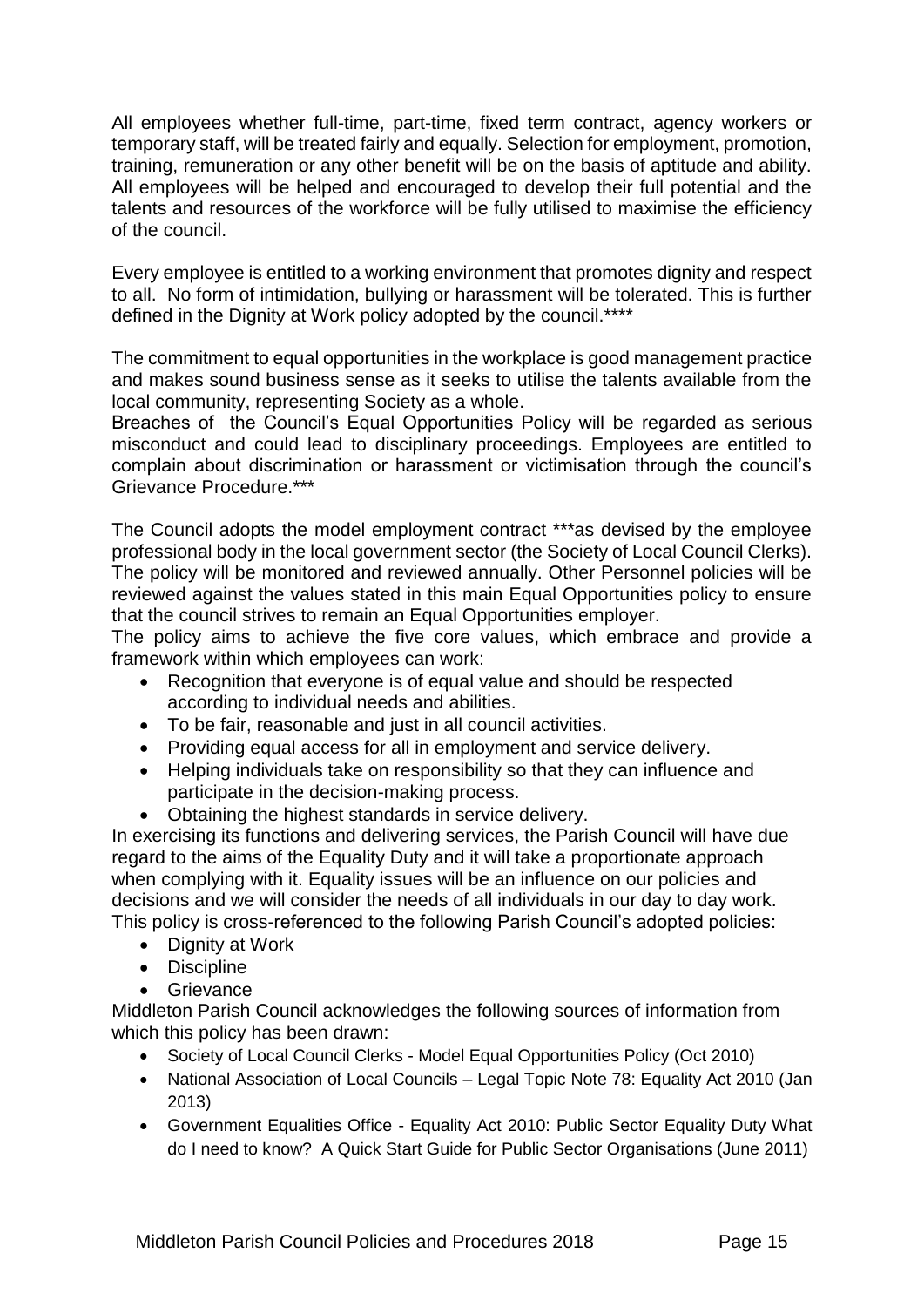# **Policies: Freedom of Information**

### **The Freedom of Information Act introduction**

The Freedom of Information Act grants to members of the public rights of access to all kinds of recorded information held by a wide range of authorities. Information about the Act is available from the Information Commissioner's Office at [www.ico.gov.uk.](http://www.ico.gov.uk/)

The Act requires every public body to adopt and maintain a publication scheme. Middleton Parish Council has adopted the Information Commissioner's model Publication Scheme and this provides a comprehensive guide to the information we publish or otherwise make available.

The Parish Council aims to publish as much information as we can online. However, some items are only available in print. You should also be aware that the Council is entitled to withhold certain information. You may use the form on our website to make a request under the Freedom of Information Act, or you can write to the Parish Clerk at the address below, we will reply within fourteen working days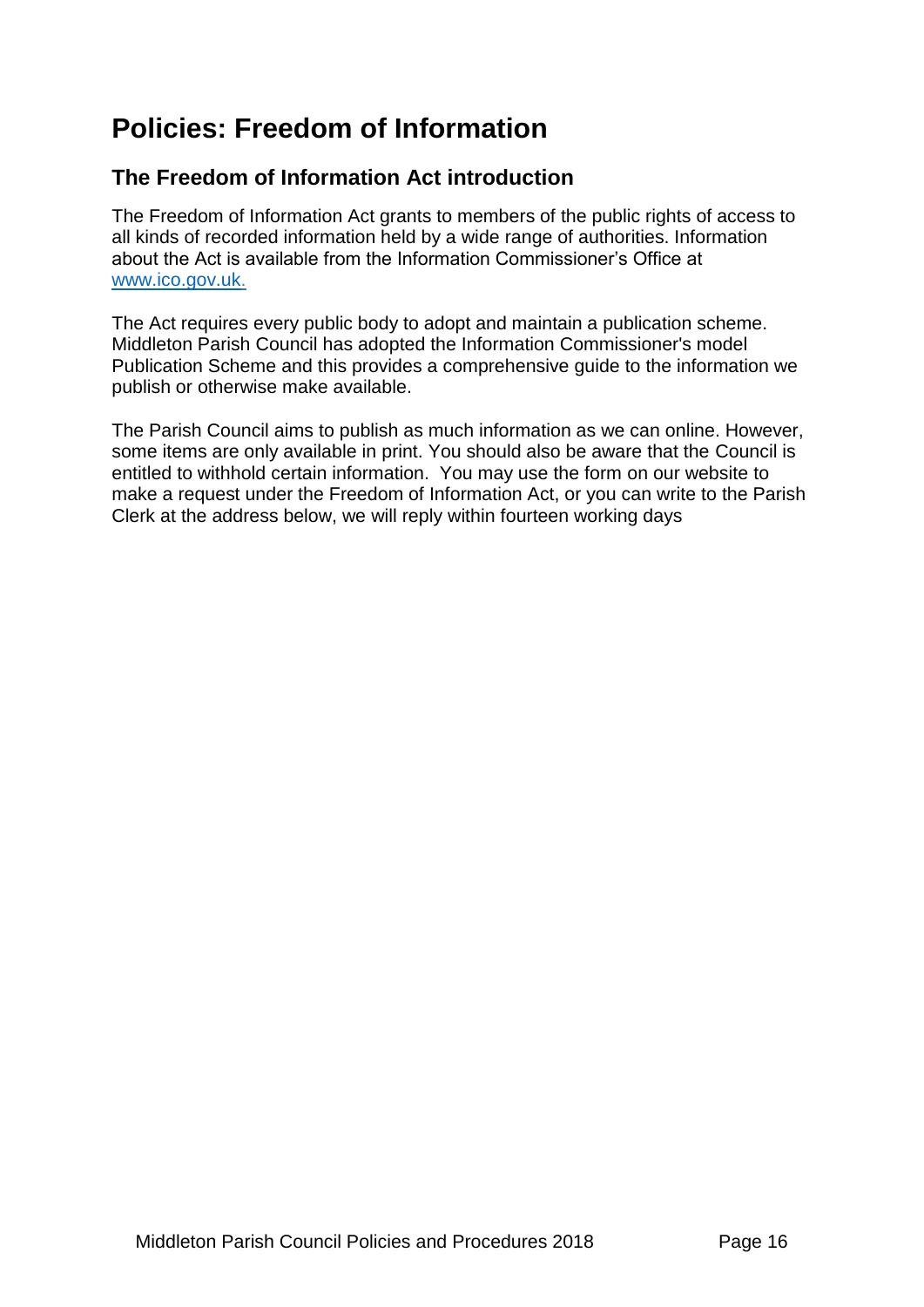# **Policies: Freedom of Information**

## **Information available from Middleton Parish Council under the model publication scheme**

| Information to be published                                                                                                                                                                                                       | How the information can be<br>obtained                 | Cost                                                       |
|-----------------------------------------------------------------------------------------------------------------------------------------------------------------------------------------------------------------------------------|--------------------------------------------------------|------------------------------------------------------------|
| Class1 - Who we are and what we do<br>(Organisational information, structures, locations and contacts)<br>This will be current information only.                                                                                  | Website<br>By post from Parish Clerk                   | Free<br>See schedule of charges                            |
| Who's who on the Council and its Committees                                                                                                                                                                                       | Website<br>By post from Parish Clerk                   | Free<br>See schedule of charges                            |
| Contact details for Parish Clerk and Council members (named<br>contacts where possible with telephone number and email address (if<br>used))                                                                                      | Website<br>By post from Parish Clerk                   | Free<br>See schedule of charges                            |
| Location of main Council office and accessibility details<br><b>Staffing structure</b>                                                                                                                                            | Not applicable<br>Website<br>By post from Parish Clerk | Free<br>See schedule of charges                            |
| Class 2 – What we spend and how we spend it<br>(Financial information relating to projected and actual income and<br>expenditure, procurement, contracts and financial audit)<br>Current and previous financial year as a minimum |                                                        |                                                            |
| Annual return form and report by auditor                                                                                                                                                                                          | Website                                                | Free                                                       |
| <b>Finalised budget</b>                                                                                                                                                                                                           | Paper copy<br>Website<br>Paper copy                    | See schedule of charges<br>Free<br>See schedule of charges |
| Precept                                                                                                                                                                                                                           | Website<br>Paper copy                                  | Free<br>See schedule of charges                            |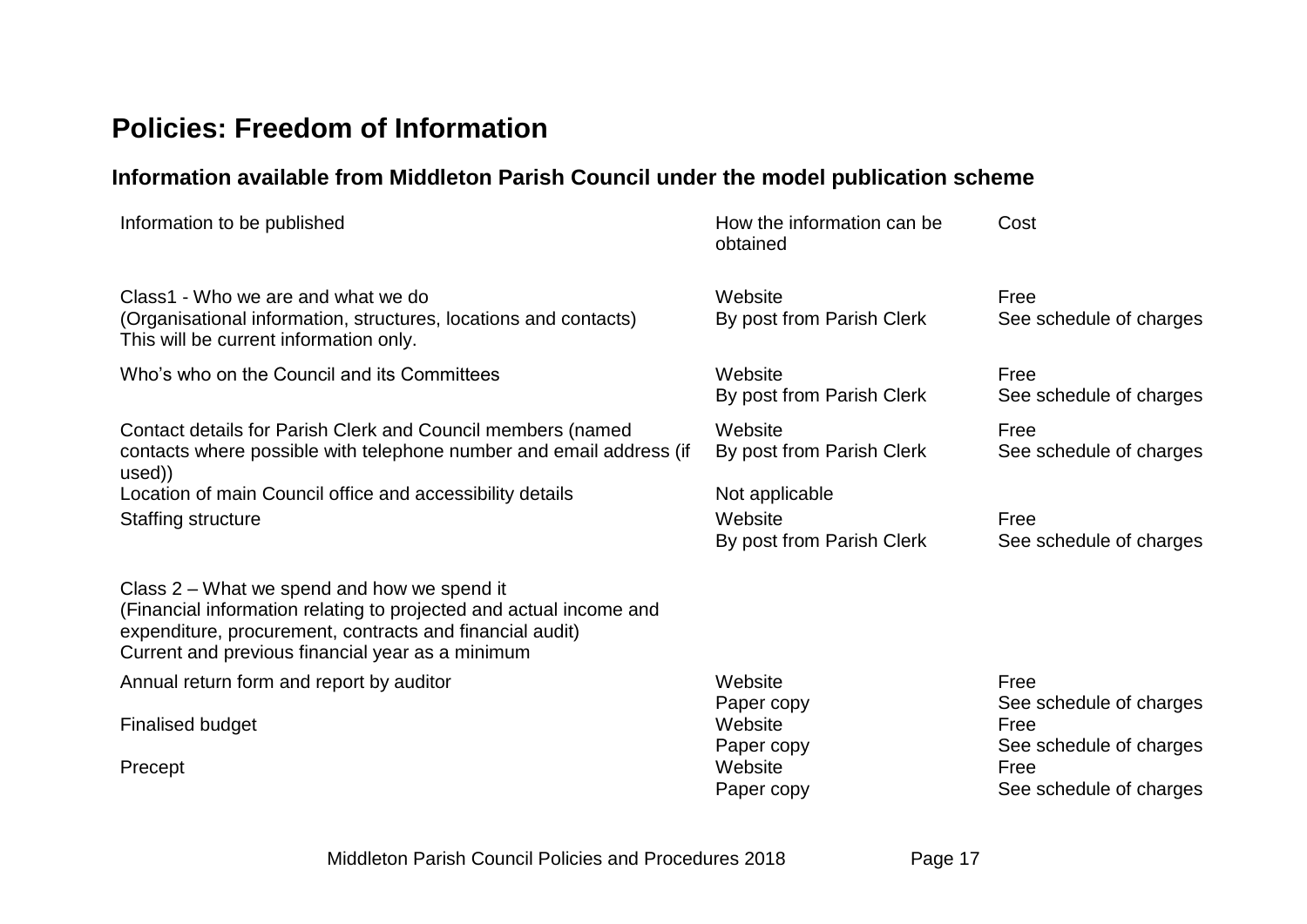| <b>Borrowing Approval letter</b><br><b>Financial Standing Orders and Regulations</b><br>Grants given and received<br>List of current contracts awarded and value of contract<br>Members' allowances and expenses                                                    | Not applicable<br>Website<br>Paper copy<br>Website<br>Paper copy<br>Website<br>Paper copy<br>Paper copy | Free<br>See schedule of charges<br>Free<br>See schedule of charges<br>Free<br>See schedule of charges<br>See schedule of charges |
|---------------------------------------------------------------------------------------------------------------------------------------------------------------------------------------------------------------------------------------------------------------------|---------------------------------------------------------------------------------------------------------|----------------------------------------------------------------------------------------------------------------------------------|
| Class 3 – What our priorities are and how we are doing<br>(Strategies and plans, performance indicators, audits, inspections and<br>reviews)                                                                                                                        |                                                                                                         |                                                                                                                                  |
| Parish Plan (current and previous year as a minimum)<br>Annual Report to Parish or Community Meeting (current and previous<br>year as a minimum)<br><b>Quality status</b>                                                                                           | Not applicable<br>Website<br>Paper copy<br>Not applied for                                              | Free<br>See schedule of charges                                                                                                  |
| Class 4 – How we make decisions<br>(Decision making processes and records of decisions)<br>Current and previous council year as a minimum                                                                                                                           |                                                                                                         |                                                                                                                                  |
| Timetable of meetings (Council, any committee/sub-committee<br>meetings and parish meetings)<br>Agendas of meetings (as above)                                                                                                                                      | Website<br>Paper copy<br>Website<br>Paper copy                                                          | Free<br>See schedule of charges<br>Free<br>See schedule of charges                                                               |
| Minutes of meetings (as above) $-$ n.b. this will exclude information<br>that is properly regarded as private to the meeting.<br>Reports presented to council meetings - n.b. this will exclude<br>information that is properly regarded as private to the meeting. | Website<br>Paper copy<br>Website<br>Paper copy                                                          | Free<br>See schedule of charges<br>Free<br>See schedule of charges                                                               |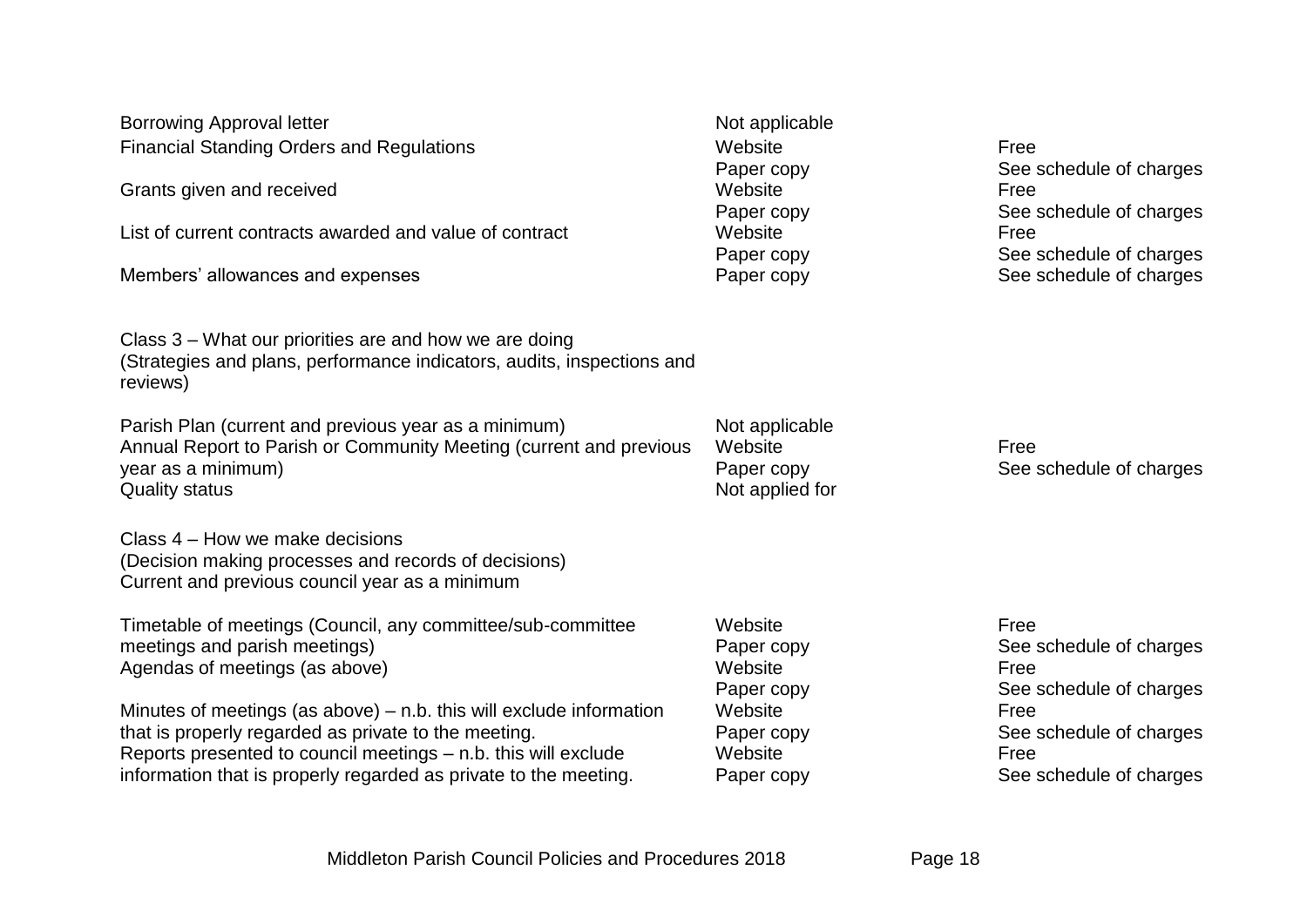| Responses to consultation papers<br>Responses to planning applications<br>Bye-laws<br>Class 5 – Our policies and procedures<br>(Current written protocols, policies and procedures for delivering our<br>services and responsibilities)<br>Current information only                                                                                                                                                                                            | Website<br>Paper copy<br>Website<br>Paper copy<br>Not applicable | Free<br>See schedule of charges<br>Free<br>See schedule of charges |
|----------------------------------------------------------------------------------------------------------------------------------------------------------------------------------------------------------------------------------------------------------------------------------------------------------------------------------------------------------------------------------------------------------------------------------------------------------------|------------------------------------------------------------------|--------------------------------------------------------------------|
| Policies and procedures for the conduct of council business:<br>Procedural standing orders<br>Committee and sub-committee terms of reference<br>Delegated authority in respect of officers<br><b>Code of Conduct</b><br>Policy statements                                                                                                                                                                                                                      | Website<br>Paper copy                                            | Free<br>See schedule of charges                                    |
| Policies and procedures for the provision of services and about the<br>employment of staff:<br>Internal policies relating to the delivery of services<br>Equality and diversity policy<br>Health and safety policy<br>Recruitment policies (including current vacancies)<br>Policies and procedures for handling requests for information<br>Complaints procedures (including those covering requests for<br>information and operating the publication scheme) | Paper copy                                                       | See schedule of charges                                            |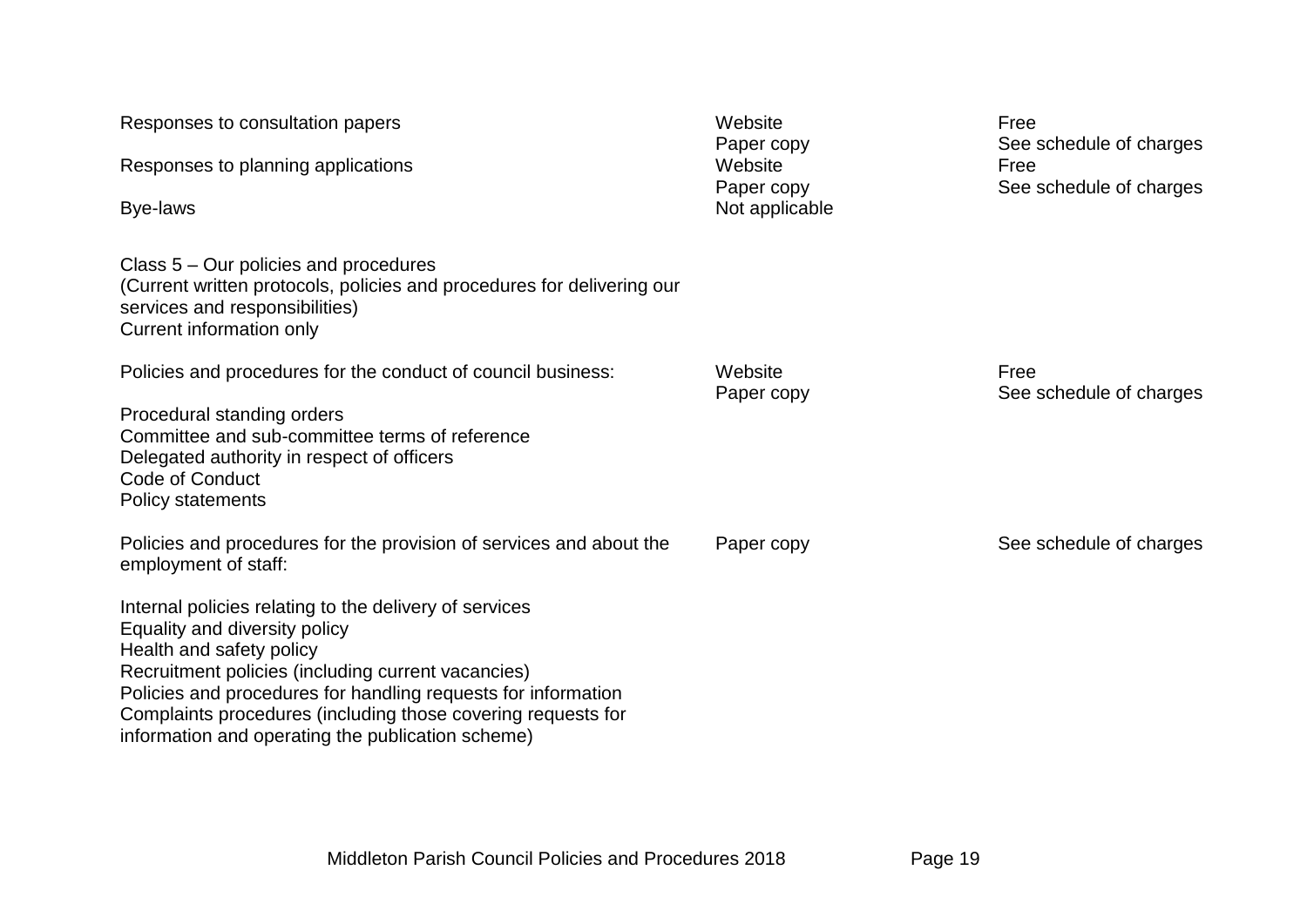| Information security policy<br>Records management policies (records retention, destruction and<br>archive)                                                                                   | Paper copy<br>Paper copy                                           | See schedule of charges<br>See schedule of charges |
|----------------------------------------------------------------------------------------------------------------------------------------------------------------------------------------------|--------------------------------------------------------------------|----------------------------------------------------|
| Data protection policies<br>Schedule of charges for the publication of information                                                                                                           | Paper copy<br>Website                                              | See schedule of charges<br>Free                    |
|                                                                                                                                                                                              | Paper copy                                                         | See schedule of charges                            |
| Class 6 – Lists and Registers<br>Currently maintained lists and registers only                                                                                                               |                                                                    |                                                    |
| Any publicly available register or list (if any are held this should be<br>publicised; in most circumstances existing access provisions will<br>suffice)                                     | Inspection by prior arrangement<br>with Parish Clerk               | See schedule of charges                            |
| <b>Assets Register</b>                                                                                                                                                                       | Website<br>Inspection by prior arrangement<br>with Parish Clerk    | Free<br>See schedule of charges                    |
| Disclosure log (indicating the information that has been provided in<br>response to requests; recommended as good practice, but may not<br>be held by parish councils)                       | Not applicable                                                     | Not applicable                                     |
| Register of members' interests                                                                                                                                                               | Website                                                            | Free                                               |
| Register of gifts and hospitality                                                                                                                                                            | Paper copy<br>Inspection by prior arrangement<br>with Parish Clerk | See schedule of charges<br>See schedule of charges |
| Class 7 – The services we offer Information about the services we<br>offer, including leaflets, guidance and newsletters produced for the<br>public and businesses) Current information only |                                                                    |                                                    |
| Allotments<br>Burial grounds and closed churchyards                                                                                                                                          | Not applicable<br>Not applicable                                   |                                                    |
| Community centres and village halls<br>Parks, playing fields and recreational facilities                                                                                                     | Not applicable                                                     |                                                    |
|                                                                                                                                                                                              | Not applicable                                                     |                                                    |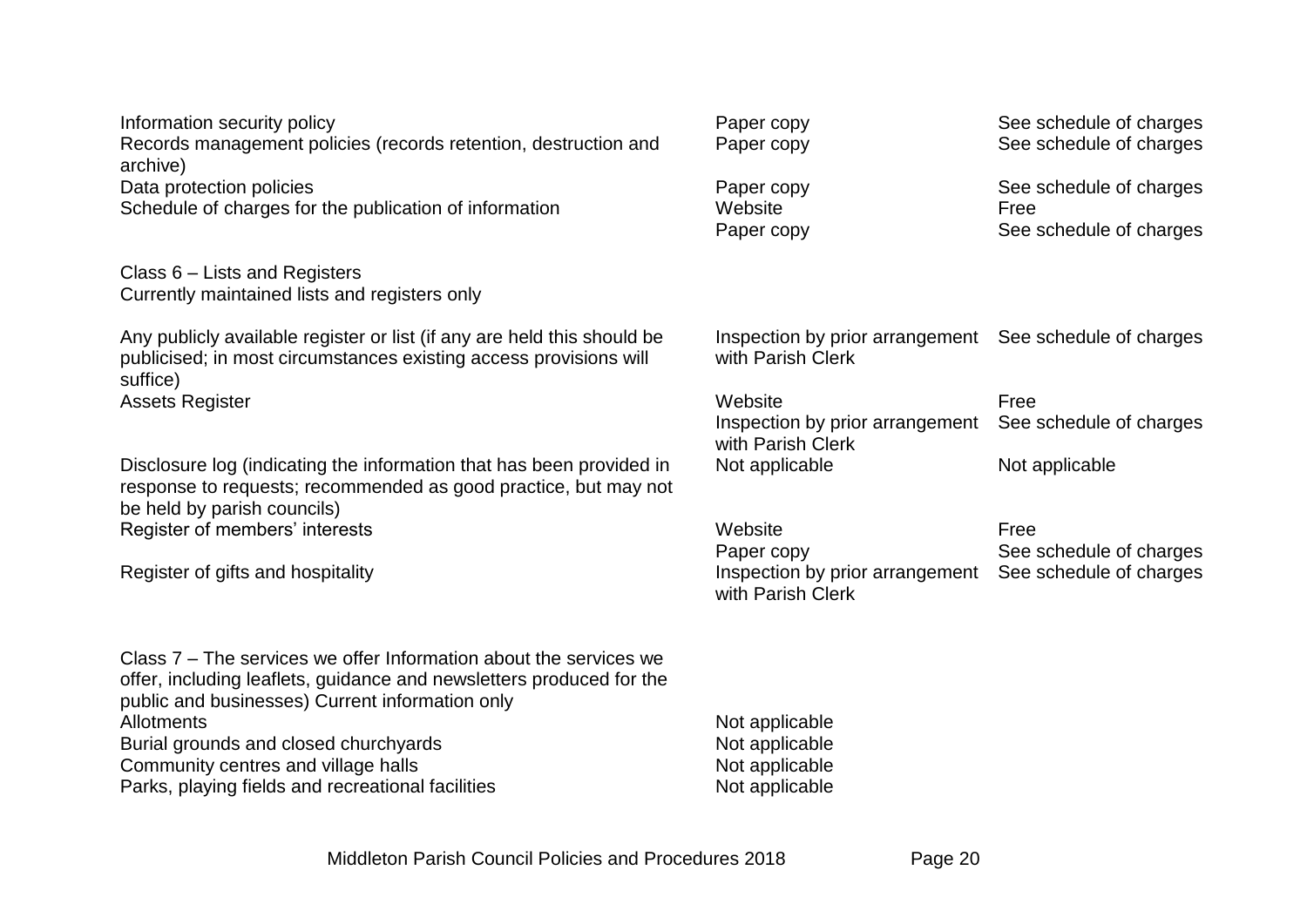Seating, litter bins, clocks, memorials and lighting Website Website

**Bus shelters** Markets Not applicable Public conveniences Not applicable Agency agreements Not applicable A summary of services for which the council is entitled to recover a fee, together with those fees (e.g. burial fees)

Paper copy<br>Website Paper copy

Free See schedule of charges Free See schedule of charges

Paper copy See schedule of charges

Contact details:

Parish Clerk: John Rowe, c/o 1 Devonshire Villas, Upperwood Road, Matlock Bath, Matlock, Derbyshire DE4 3PD Tel: 07717 137 526

Email: [clerk@middletonbywirksworth-pc.gov.uk](mailto:clerk@middletonbywirksworth-pc.gov.uk)

### **Schedule of Charges**

This describes how the charges have been arrived at and should be published as part of the guide. In most cases the Parish Council will make information available free of charge. Where information is printed or copied to meet an enquiry the Parish Council reserves the right to make a reasonable copying charge. This is most likely to occur where the document size exceeds 10 pages or where multiple copies are requested.

| Type of charge       | <b>Description</b>           | <b>Basis of charge</b>                                   |
|----------------------|------------------------------|----------------------------------------------------------|
| Disbursement cost    | Photocopying @ 10p per sheet | Actual cost                                              |
|                      | (mono)                       |                                                          |
|                      | Postage                      | Actual cost of Royal Mail standard 2 <sup>nd</sup> class |
| <b>Statutory Fee</b> |                              | In accordance with the relevant legislation (quote the   |
|                      |                              | actual statute)                                          |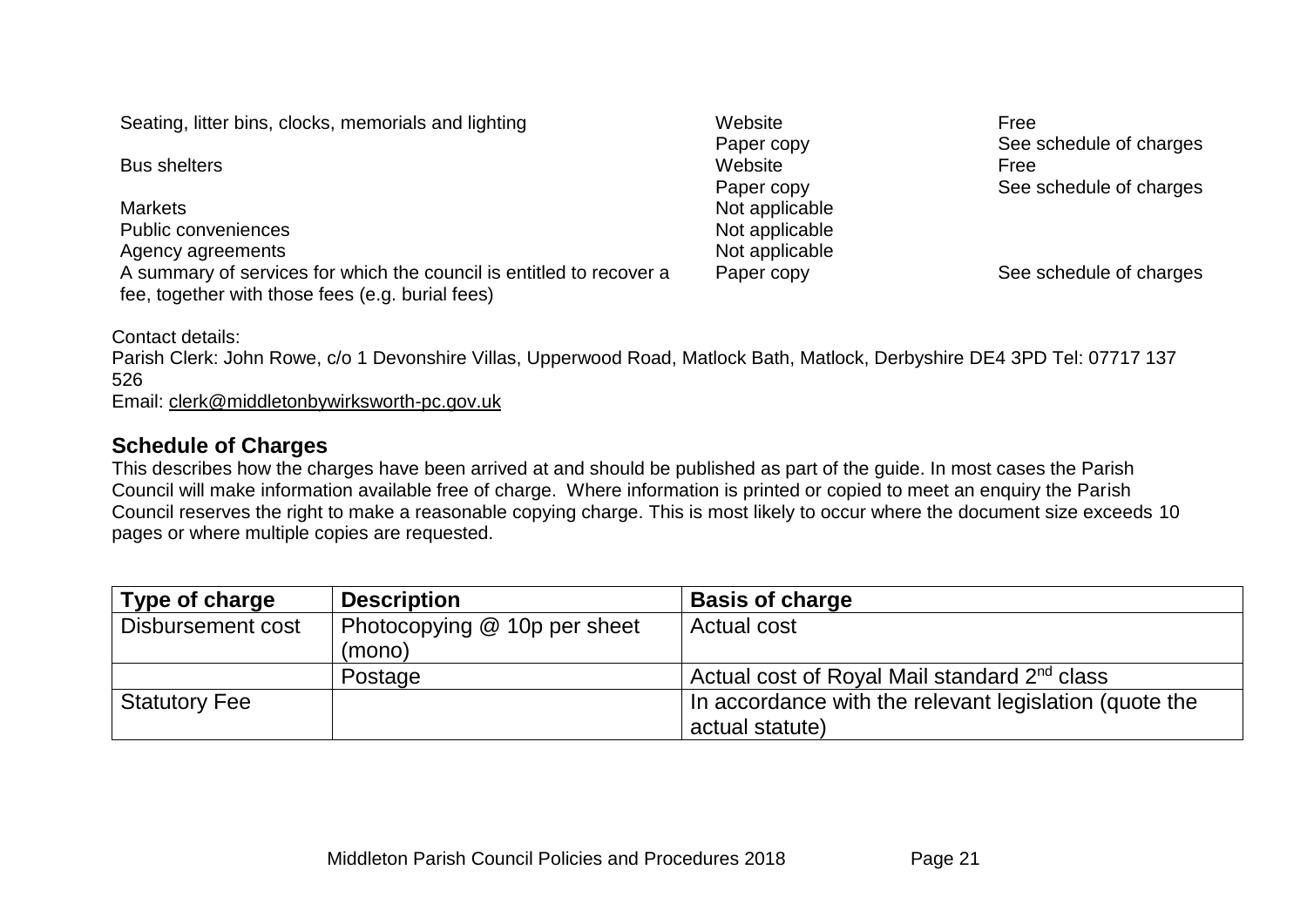# **Policies: Grants**

# **Grant Application Form**

Please read the notes section overleaf before completing the form

| Name of Organisation                         |                                                                                                         |
|----------------------------------------------|---------------------------------------------------------------------------------------------------------|
| Registered Charity No. (if<br>applicable)    |                                                                                                         |
| Name of Applicant                            |                                                                                                         |
| Position in Organisation                     |                                                                                                         |
| (if relevant)                                |                                                                                                         |
|                                              |                                                                                                         |
| Name to whom cheque                          |                                                                                                         |
| be made payable                              |                                                                                                         |
|                                              |                                                                                                         |
| <b>Address</b>                               |                                                                                                         |
|                                              |                                                                                                         |
|                                              |                                                                                                         |
|                                              | Post Code                                                                                               |
|                                              | Telephone No.                                                                                           |
|                                              |                                                                                                         |
|                                              | Email:                                                                                                  |
| Purpose for which the                        |                                                                                                         |
| grant will be used                           |                                                                                                         |
|                                              |                                                                                                         |
| Detail of project cost,                      |                                                                                                         |
| plans and other sources of                   |                                                                                                         |
| funding                                      |                                                                                                         |
|                                              |                                                                                                         |
| Anticipated effect on                        |                                                                                                         |
| Community                                    |                                                                                                         |
|                                              |                                                                                                         |
| <b>Supporting documents</b>                  | I enclose a copy of our accounts for the current year                                                   |
|                                              | copy of our latest bank statement<br><b>YES/NO</b>                                                      |
|                                              |                                                                                                         |
| Important note:<br>If "No" please provide an | I enclose a copy of our audited accounts for the last                                                   |
| explanation                                  | financial year<br><b>YES/NO</b>                                                                         |
|                                              |                                                                                                         |
|                                              | Where a grant has previously been received please<br>a report on the use and effectiveness of the grant |
| Amount of Grant requested                    |                                                                                                         |
| <b>Signature of Applicant</b>                |                                                                                                         |
|                                              |                                                                                                         |
|                                              | Date                                                                                                    |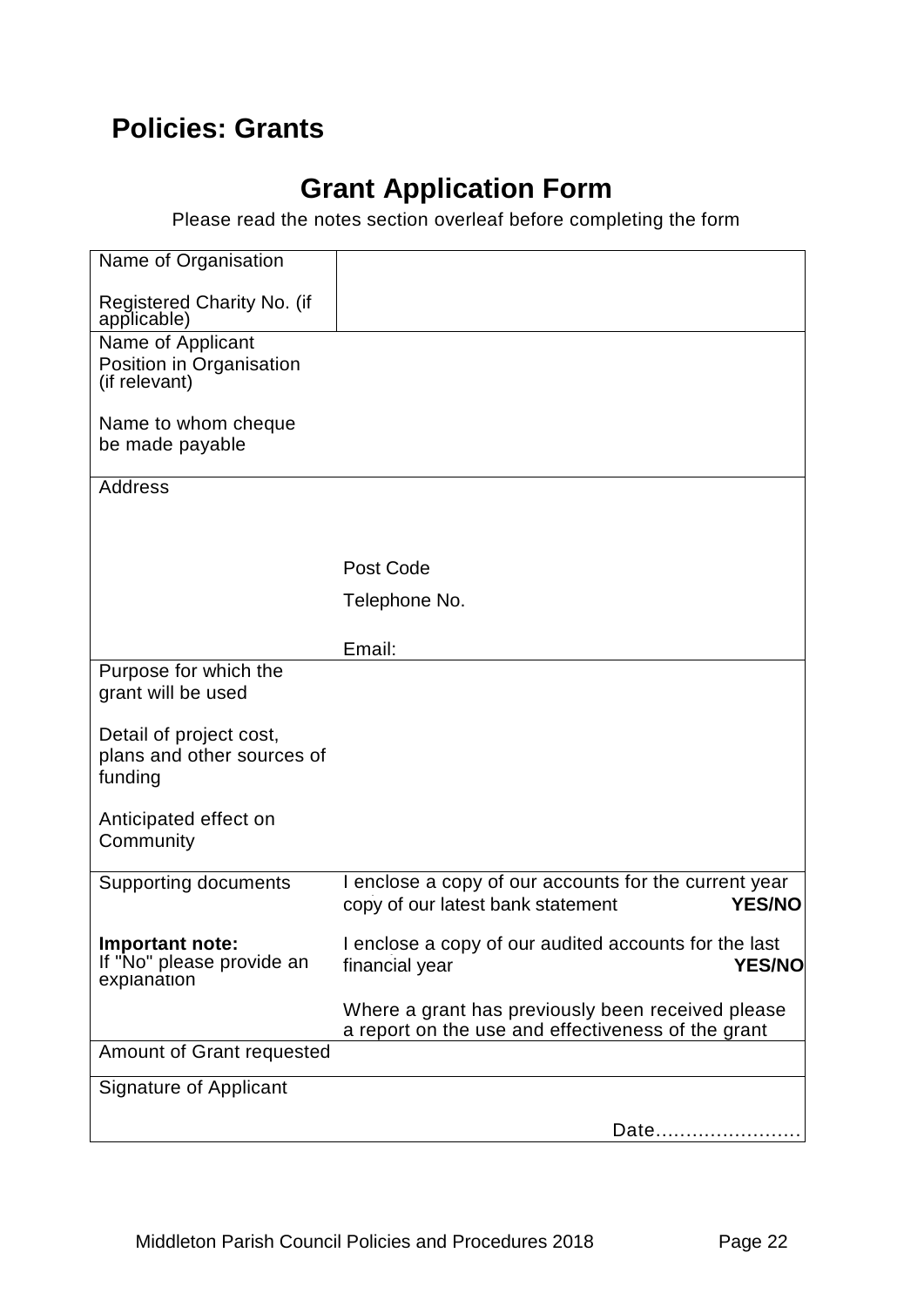# **Notes**

Middleton Parish Council welcomes grant applications from local organisations which will provide an activity or service to the Middleton community. Funds are limited, and applications will be considered within the constraints of the budget available.

Retrospective applications will only be considered in exceptional cases.

The Parish Council is unable to fund "for profit" organisations or where assistance would benefit only one individual.

The applicant should demonstrate:

- A clear statement of what the funding would be used for
- An indication of the extent of the impact of the proposed funding
- Applicants should be a formally constituted group and have a management committee made up of volunteers
- All applications will be considered on their merits but, in general, grants will be awarded for specific projects or events. Grants will not be awarded for running costs or salaries
- The Parish Council will take into account any previous grant made to an organisation or group when considering a new application.
- A clear business plan
- Accounts for the current year supported by a current bank statement
- Accounts for the last complete financial year, where possible these should be audited
- Evidence of bids to other funding sources
- Feedback on the use and effectiveness of previous grants

Applicants may be asked to attend a meeting of the Parish Council to present a case for grant funding and to answer any questions members may have. Other than in exceptional circumstances, the Parish Council will only consider one application per group per year. Grants should be spent in the financial year in which they were supplied.

Funds may only be spent for the purpose for which they were approved. Applicants will be asked to return all unspent monies to the Parish Council

The Parish Council considers applications at its monthly meetings which are generally held on the second Monday of the month (except August). Applications must be received by the agenda closing date, 11 days before the meeting. Any applications received after the closing date will be carried forward to the next meeting. In practice applicants are advised to submit applications well in advance. If you require advice on submitting a grant please contact the Parish Clerk in the first instance.

The awarding of grant assistance is entirely at the discretion of Middleton Parish Council whose decision is final.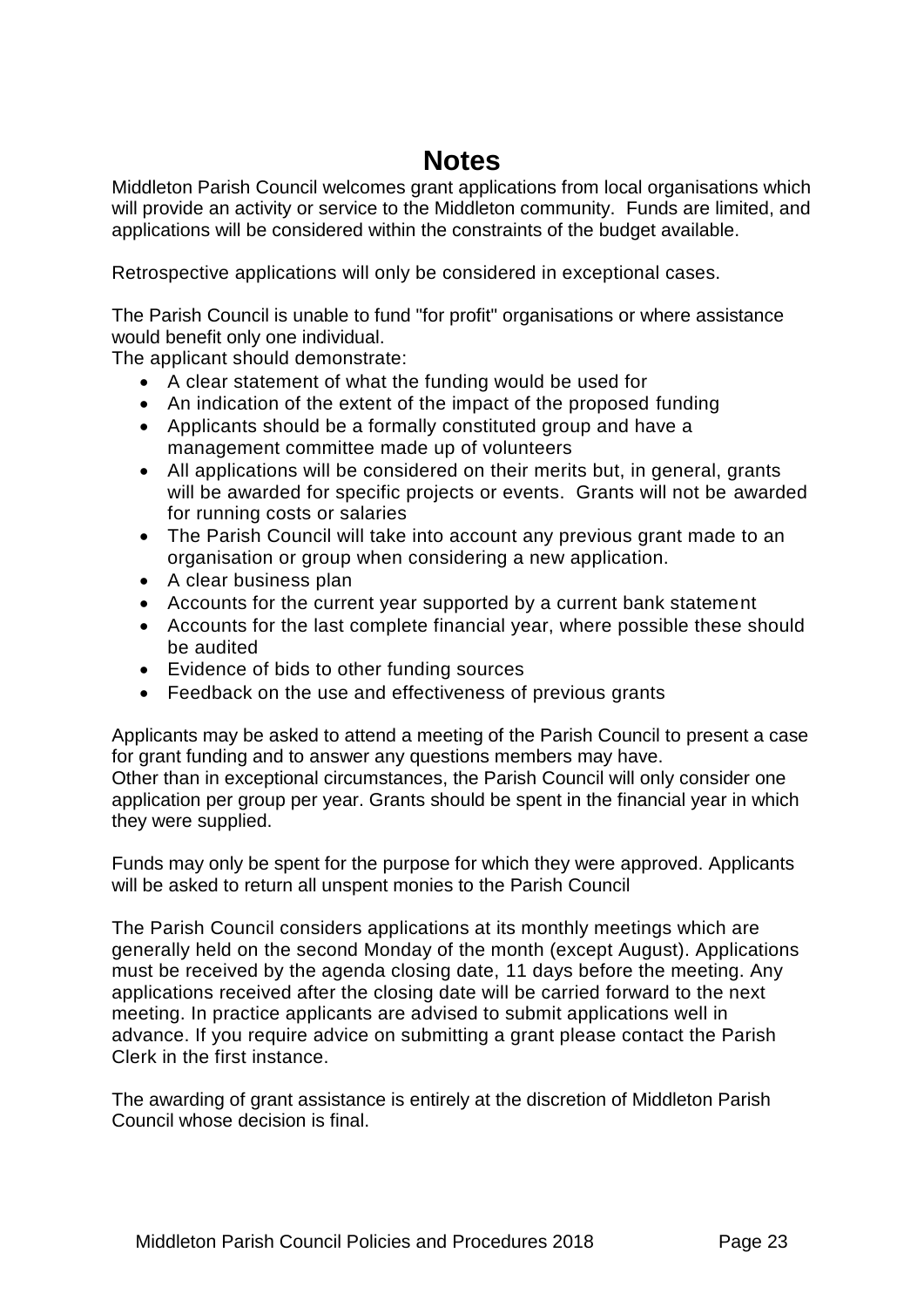# **Policies: Internal Control**

### **Responsibility**

Accounts and Audit regulations state that a Council shall be responsible for ensuring that it's financial management is adequate and effective and that it has a sound system of internal control which facilitates the effective exercise of the Council's functions and which includes arrangements for the management of risk.

Middleton Parish Council is responsible for ensuring that its business is conducted in accordance with the law and proper standards. Its systems must ensure that public money is safeguarded and properly accounted for. The Council is responsible for ensuring a sound system of internal control is in place in order to facilitate the effective discharge of the Council's functions and which includes the effective management of risk.

#### **Purpose of Internal Controls**

The system of internal control is designed to ensure the Council's activities are carried out as intended. Internal controls are set up by the RFO.

The controls include:

- routine checking of financial procedures,
- examination of financial comparisons, recording of assets,
- identification of risk and the potential impact of that risk
- the reduction of risk where possible and
- the management of risk if realised

For the system to work members must ensure they understand the controls and participate in the process of internal control.

#### **Internal Control Environment**

Involved in the effective use of the Internal Control System are:

- the Council,
- Parish Clerk & RFO,
- Internal Auditor,
- External Auditor

#### **The Council**

Middleton Parish Council appoints a Chairman annually. The Chairman is responsible for the smooth running of meetings and for ensuring that all council decisions are lawful.

- The Chairman signs the last page of the minutes and initials all other pages, checking page and minute numbers follow consecutively in their respective series
- Decisions should be made within adopted Standing Orders and Financial Regulations
- The Council reviews its obligations and plans for the future and approves budgets for the following year at its November meeting or as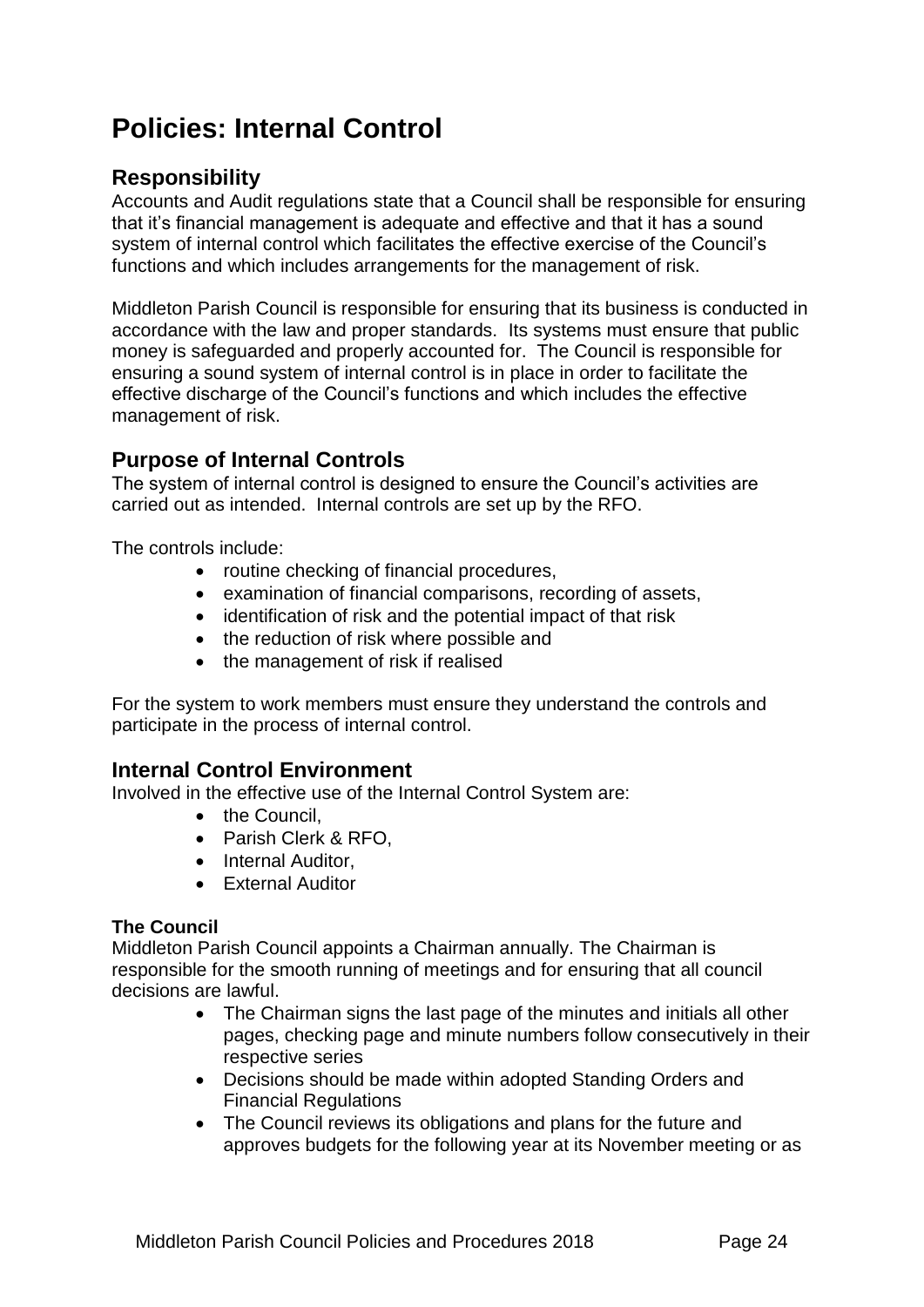soon as possible thereafter, and in any case by the final deadline laid down by Derbyshire Dales District Council.

- The Council receives a monthly financial statement for approval.
- Payments are made in accordance with Standing Orders and Financial Regulations
- Two Councillors (out of five signatories) must sign all cheques. Signatories must initial cheque stubs and the invoices supporting those cheques. Signatories will ensure the numbers on the cheques run consecutively and sums on the cheques agree with those on the supporting documents and that payee information is correct.
- Cheque numbers are recorded in the minutes; minute numbers are recorded in the cashbook to provide a complete audit trail.
- The Clerk/RFO is not a signatory and may not authorise bank payments.
- The Clerk/RFO holds a small imprest account "petty cash" balances are reported to Council on a regular basis (at least every six months or when the balance reaches zero) payments are supported by receipts for expenditure.
- The use of "check totals" ensures that the value of sums for approval on the agenda agree with those on budget monitoring sheets and the expenditure analysis sheets.
- The Clerk RFO will provide a monthly reconciliation between the Bank Statement and Accounts Report
- The Bank Statement will be copied quarterly to members to ensure greater transparency.
- Risk assessment policy is reviewed annually; members are given the opportunity to consider risk assessment issues on every agenda
- Parish leases/tenancies are examined annually
- Servicing records of powered equipment are examined annually by the Parish Council
- Appointment of internal auditor is reviewed annually
- Members' attendance at meetings is examined annually
- A calendar of ordinary meetings is agreed annually
- Signatories to the Parish Council's accounts are reviewed annually

#### **Clerk to the Council/RFO**

The Clerk/RFO acts as an administrator and advisor to the Council. The Clerk is the Council's Responsible Financial Officer and is responsible for the administration of the Council's finances. The Clerk is responsible for the day to day management of the Council's business and for ensuring compliance with the laws and regulations that the Council is subject to. Risk assessment and management is integral to the role. The Clerk maintains the Council's procedures, control systems and makes recommendations to Council on policy changes. The Council approves policy; the Clerk/RFO implements that policy.

- Clerk/RFO duties are recorded in a Job Description which is reviewed periodically.
- Clerk/RFO is the line manager responsible for supervision of the Parish Council's part time, seasonal caretaker.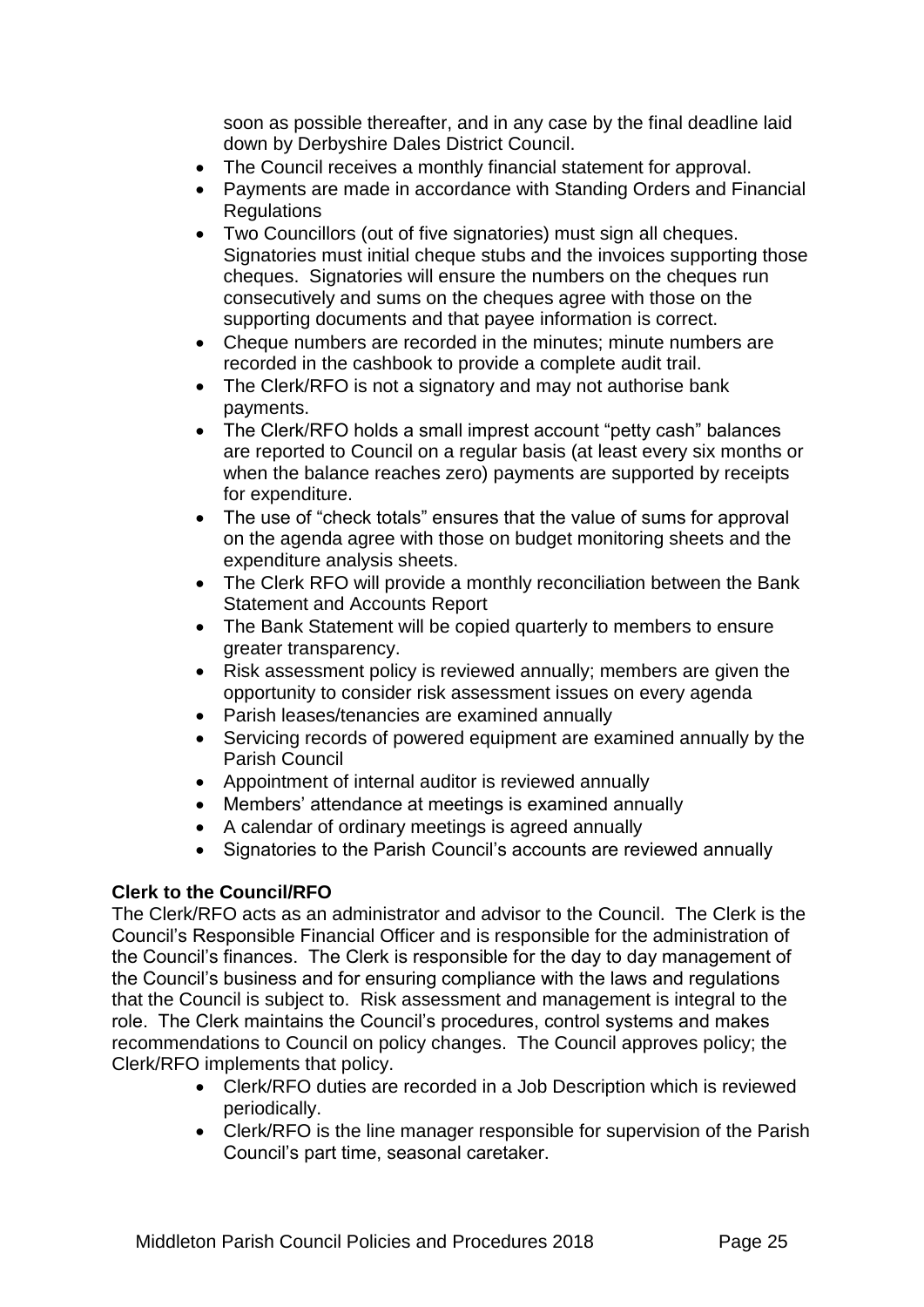- The Clerk & RFO ensures that all statutory notices are displayed on the Parish notice boards to the appropriate deadlines.
- The Clerk & RFO ensures the requested information is submitted to the External Auditor by the required date.
- The Clerk & RFO ensures the retention of documents in line with the relevant dates specified in legislation, arranging for the transfer of documents to the County Records Office as appropriate.

#### **Internal Auditor**

The Parish Council appoints an independent Internal Auditor who will report to the Council on the adequacy of its records, procedures, systems, internal control measures, regulations and risk assessment. The audit is carried out in accordance with the suggested approach contained in "Governance and Accountability in Local Councils in England and Wales – A Practitioners Guide."

The report of the internal auditor is copied to all members of the Council and is considered as an agenda item. Recommendations from the report will be recorded in the minutes.

#### **External Auditor**

The Council's External Auditor is appointed by the Audit Commission submits a report to the Parish Council based upon the submission of the Annual Return. The report of the internal auditor is copied to all members of the Council and is considered as an agenda item. Recommendations from the report will be recorded in the minutes.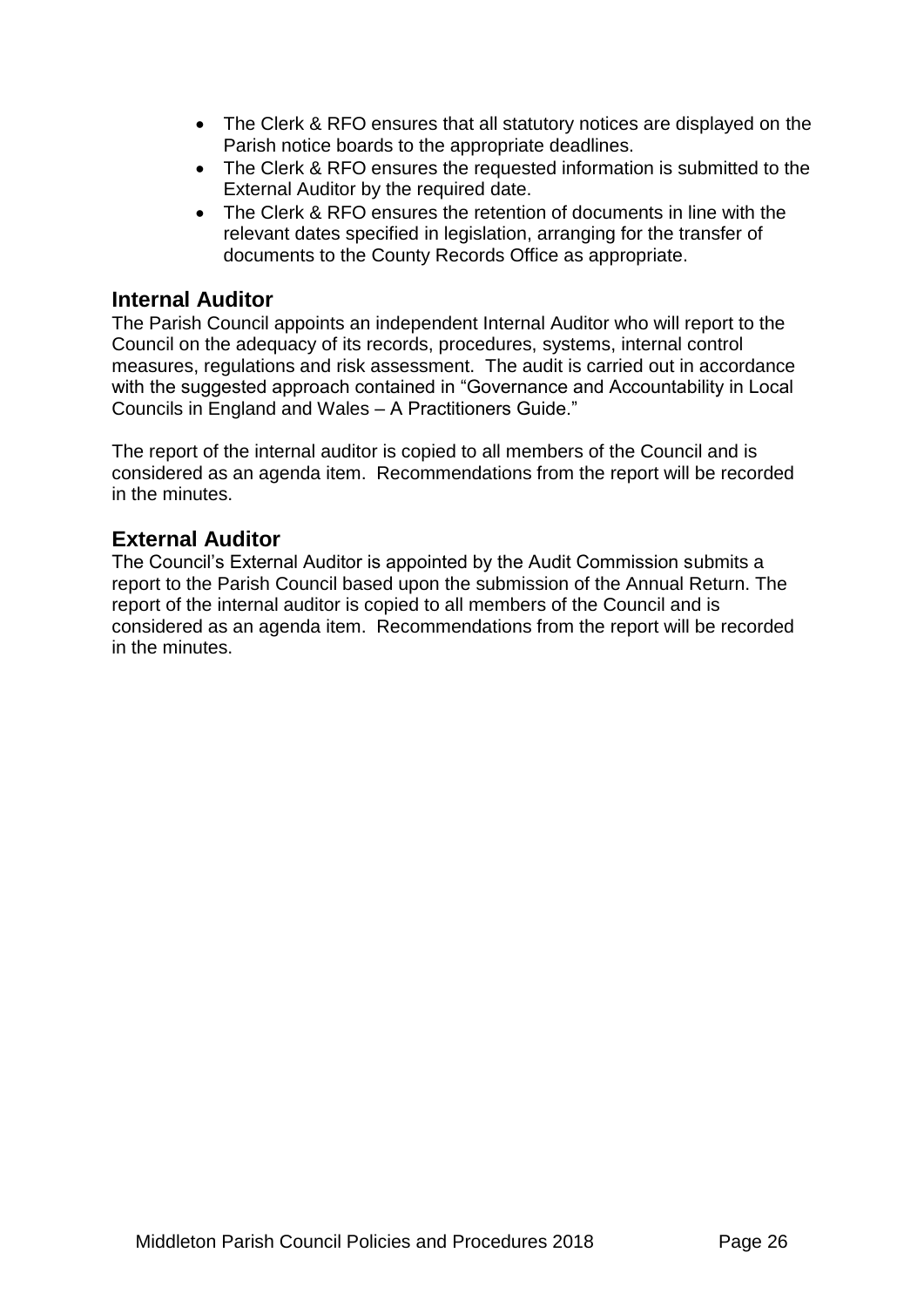# **Policies: Members Interests**

In accordance with Middleton by Wirksworth Parish Council's Code of Conduct for Elected Members, a Councillor must withdraw from the meeting room or chamber during the whole consideration of any item of business in which s/he has a Disclosable Pecuniary Interest.

The requirement to withdraw does not apply where the individual member has sought and been granted a dispensation.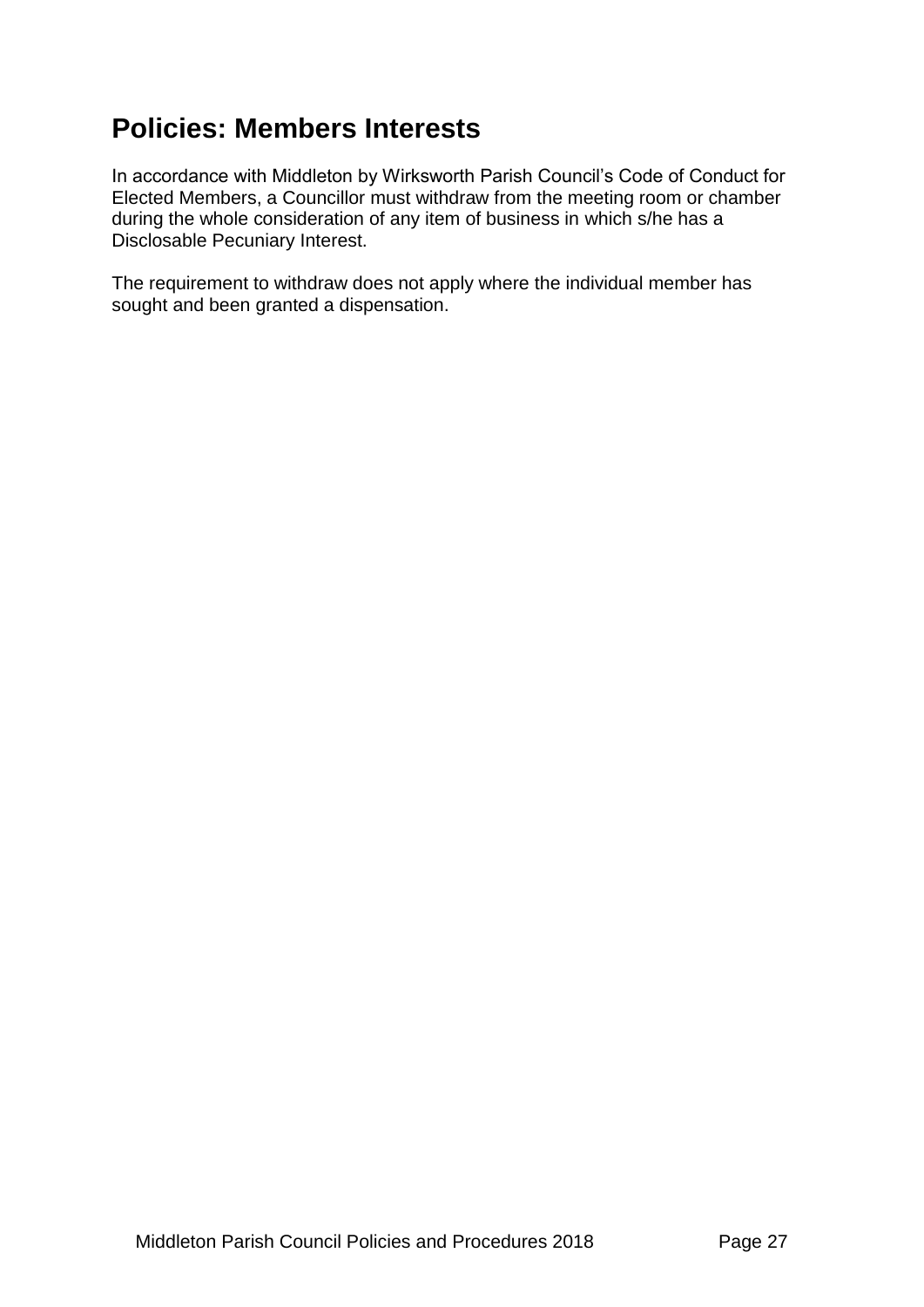# **Policies: Outdoor seating**

### **Scope**

This policy sets out guidance to the Parish Council on the acquisition of outdoor seating including benches, siting, installation, insurance, inspection, maintenance, damage and repair, removal and disposal.

### **Acquisition and tracking**

The Parish Council acquires benches by:

- direct purchase
- donations of memorial benches
- donation by community groups or others

The Parish Council will seek a uniformity of style of seats and benches, where possible, throughout the village.

The Parish Council may accept or decline the donation of benches at its absolute discretion.

As a decision of Council each acquisition is to be minuted. The minute number should be recorded in both the donor and asset register. Where it is proposed that the bench is sited in the public realm (or where visibility splays may be affected, or in the case of any doubt), acquisition should be subject to written approval by Derbyshire County Council Highways department.

The Parish Council may, in addition to the cost of the bench, charge donors for the reasonable cost of ground fixings, installation and for the provision of a concrete/slab pad where appropriate.

In the case of donated benches payment must be received prior to the order being placed.

Upon delivery, and prior to installation, the Clerk will update the Assets Register, and add the item(s) Parish Council's insurance policy.

In addition to the asset register, the Parish Council will keep a register of donors. This will include name, address, telephone number and email address of the donor along with a copy of the details on any memorial plaque.

Whilst it is the responsibility of the donor to advise of changes to contact details a periodic exercise should be undertaken to ensure, as far as possible, the integrity of the donor register.

#### **Siting**

Where it is proposed that the bench is sited in the public realm (or where visibility splays may be affected, or in the case of any doubt), acquisition should be subject to written approval by Derbyshire County Council Highways department.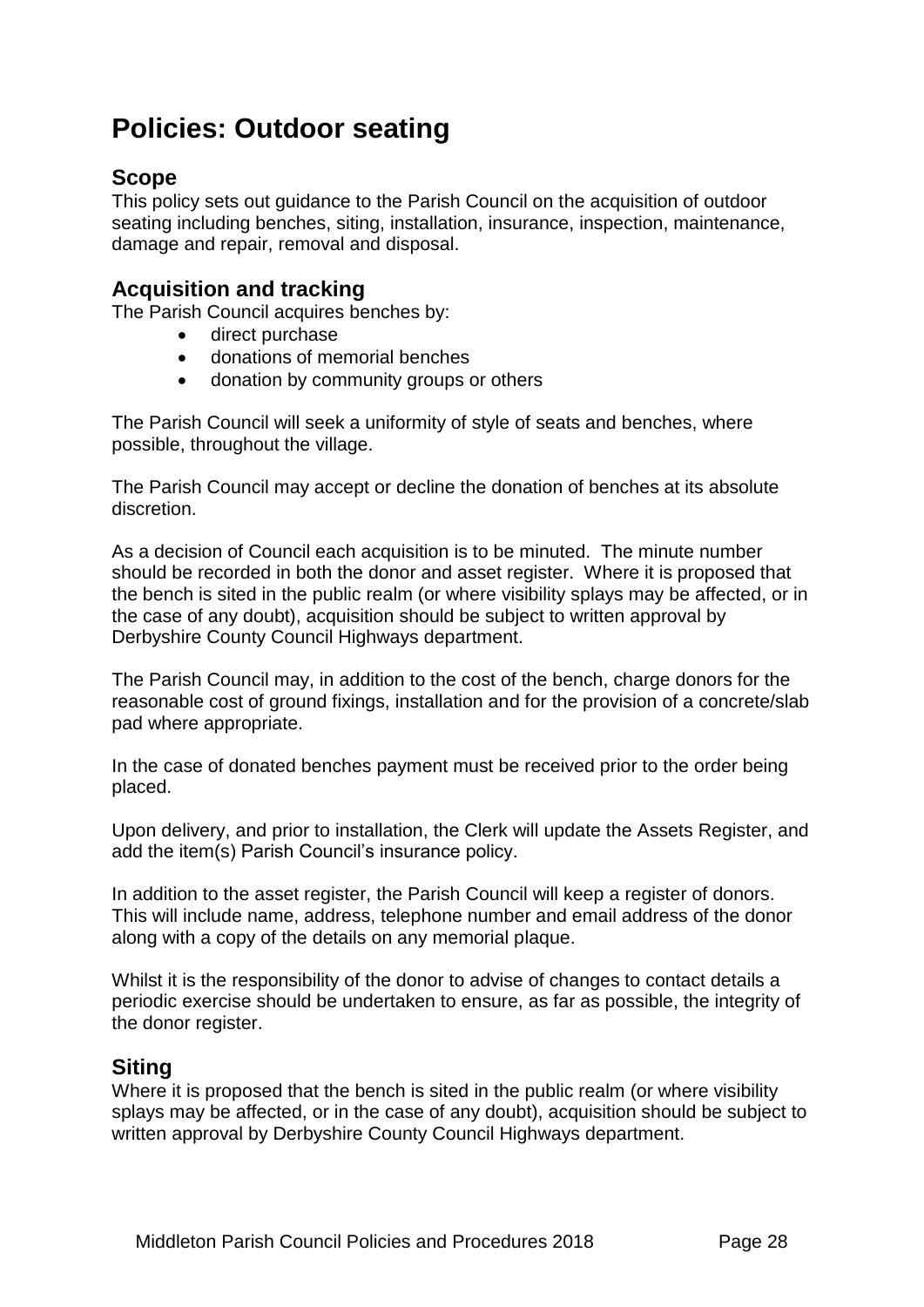#### **Installation**

Benches are to be installed securely, using ground anchors (or other appropriate fixings). A concrete/slab pad should be provided, as appropriate to the location.

#### **Insurance**

Benches are to be added to the Parish Council's insurance policy upon delivery and prior to first installation.

#### **Inspection**

Seating will be inspected annually (or upon receipt of reports of damage) in April, a report is to be compiled and the result reported to the Annual meeting of the Parish Council.

#### **Maintenance**

Existing (wooden) benches are to be repainted with an appropriate surface finish not less than every three years. The Parish Council will arrange for the funding of this maintenance though the precept.

#### **Damage and Repair**

In the case of damage to seating an inspection will be undertaken at the earliest opportunity, and the result reported to the Council as soon as possible. If appropriate, the seat should be taken out of use (by taping off or removal).

In the case of minor damage, the Clerk will arrange for repairs to be carried out.

Malicious or serious accidental damage will be reported to the police as appropriate and the Council's insurer advised. In the case of significant damage an assessment may be required and a decision made on repair, replacement or permanent removal. Where the damage is to a donated bench the donor should be advised in a timely and sensitive manner of the damage and the action taken or proposed.

### **Removal**

The removal of benches is at the discretion of the Parish Council. In the case of a donated bench the donor should be advised in a timely and sensitive manner with the reasons for removal being explained.

### **Disposal**

At the end of its lifecycle the decision to dispose of a bench should be minuted and recorded in the asset and donor registers. In the case of a donated bench the donor should be contacted and advised and given the opportunity to remove the bench or the memorial plaque, as desired, alternatively a donor may choose to provide a replacement seat. If it is necessary to remove a bench and it is not possible to make contact with the donor it is desirable to store the bench until such a time that contact can be made.

#### **Risk Assessment**

A risk assessment of the proposed site should be undertaken prior to installation The annual inspection will form part of the general risk assessment.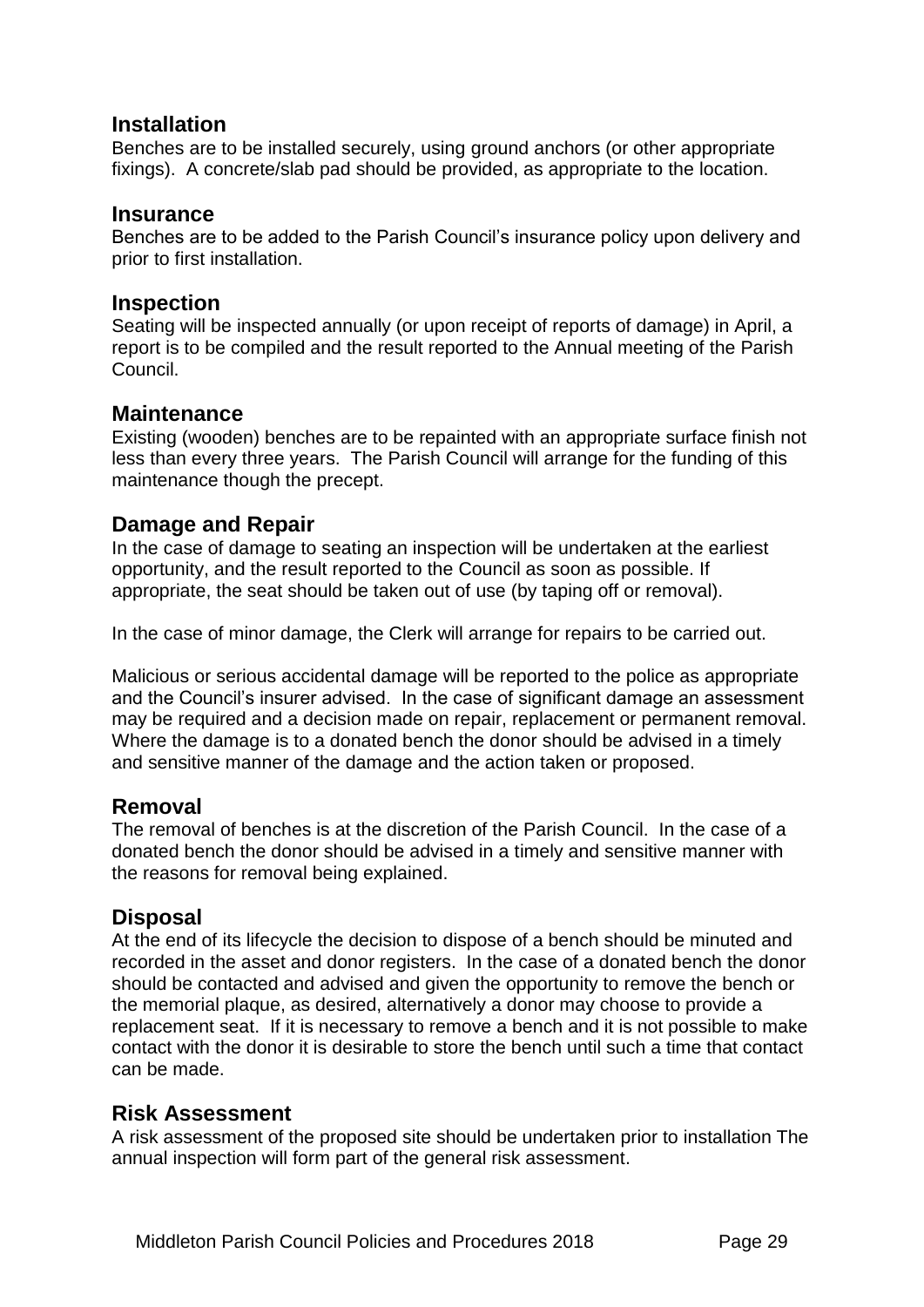# **Policies: Staff Recruitment**

The ethos of Middleton Parish Councils role as an employer is to act effectively i to make its employees feel important and valued by having in place clear employment policies and procedures. To exercise its statutory functions Middleton Parish Council may recruit its Clerk/RFO and caretakers under section 112 of the Local Government Act 1972.

Under its recruiting process, existing job descriptions/personal specifications would be reviewed (and annually thereon) and a non-discriminatory advert, avoiding any gender, age or culturally specific language would be placed, including a statement of commitment in line with its *equal opportunities policy*, welcoming applications from all sections of the community. The advert would be placed in local newspapers, DALC, NALC and SLCC publications, parish newsletters, parish noticeboards, and website.

The application form would enquire whether the applicant has been convicted of a criminal offence and if so, to give details. The Council would check an applicant's entitlement to work in the UK as part of the selection process, as under the *Immigration, Asylum and Nationality Act 2006* it is a criminal offence to employ a person who does not have permission to work in the United Kingdom.

During interviews, the council would ensure candidate(s) were comfortable and at ease, with wheelchair access in place. Panel members would introduce themselves, asking a standard set of agreed questions to avoid potentially discriminatory questions. Records relating to the recruitment process would be kept in case a candidate brings an employment tribunal claim. Under our *Recruitment Policy*, Councillors would declare any interests as necessary. The selection process would display transparency. The council would issue 'Employment Contracts' to all employees.

Under the council's *Risk Management Policy,* the Performance Management Process, states the clerk manages the caretakers, undertaking annual appraisals. The chair and whole council acts as line manager to the Clerk and undertakes annual appraisals. Training needs will be identified under these annual appraisals.

The Council currently has three employees: the Parish Clerk/Responsible Financial Officer (RFO) and two part time caretakers.

The Parish Council is an equal opportunity employer and applies a professional approach to recruitment.

Councillors will be ineligible to take part in the recruitment process if applicants include relatives, near relatives, friends or associates of the Councillor.

The Council will prepare a Job and Person Specification, advertisement, and Application form for approval by the full Council. The Council will recommend an appropriate salary and benefits range for approval by the full Council, after taking due regard of guidance from the NALC.

The vacancy will be advertised in the public domain using one or all of the following: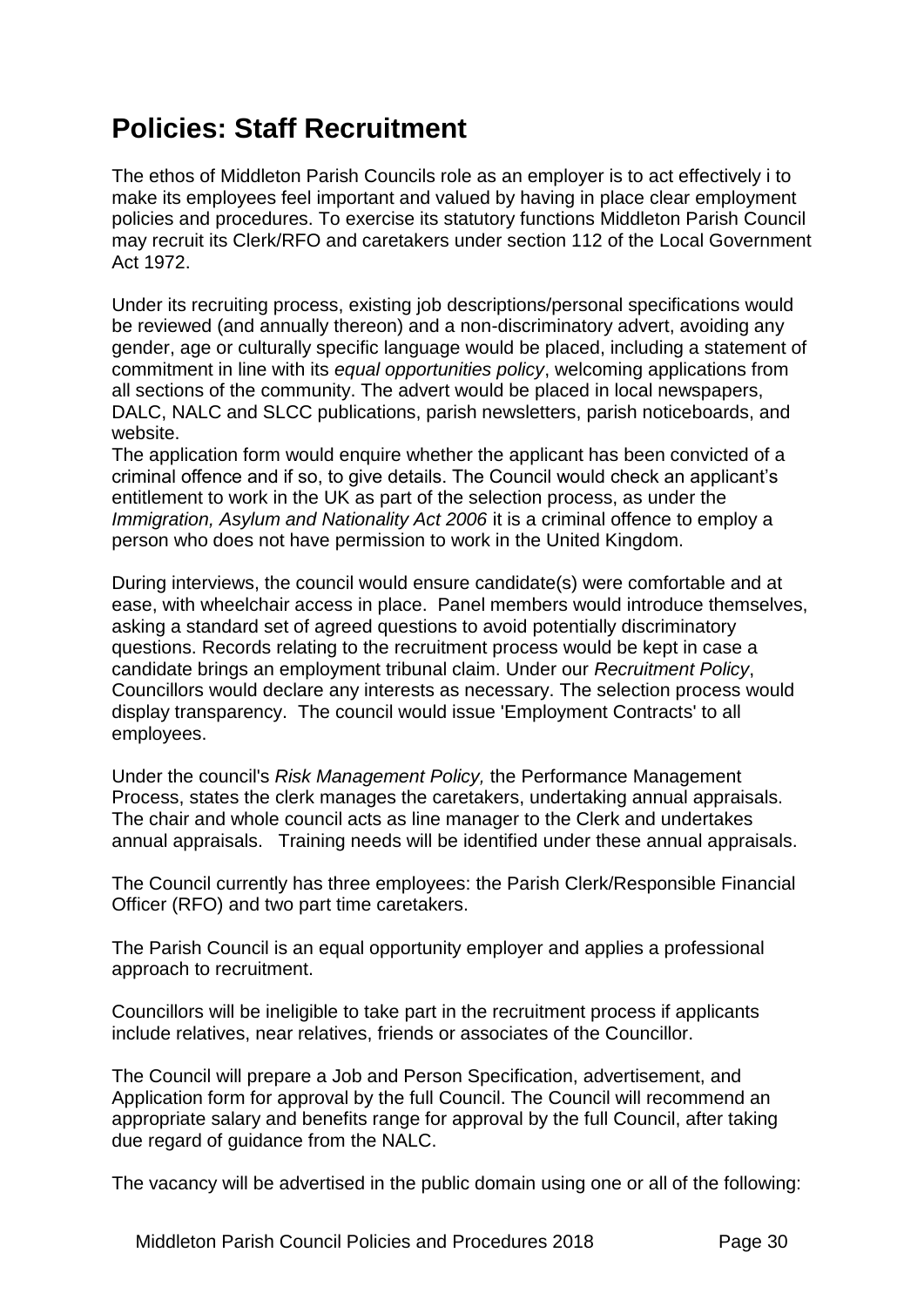- Parish Council Notice Board
- Parish Council Website
- The Parish Newsletter or equivalent (The Village Pump) any other publication or location considered appropriate by Councillors

All candidates will be provided with the Job and Person Specification and required to complete the Application form; this must include the provision of references and curriculum vitae. The Council may reject candidates without interview, but the reasons for rejection must be recorded.

The Council will interview the selected or short listed candidates, and prepare written notes of the interview. The Council will make a decision on the basis of a majority vote.

The council will prepare a Contract of Employment (in accordance with English Law) after taking due regard of advice from NALC.

The Council will determine whether an offer should be made to the successful candidate but such offer shall be subject to the receipt of satisfactory references. The Council will approve the proposed Contract of Employment.

Successful applicants will be provided with a Contract of Employment, such contract to provide for an initial trial period of 3 months, after which there will be an annual review and appraisal.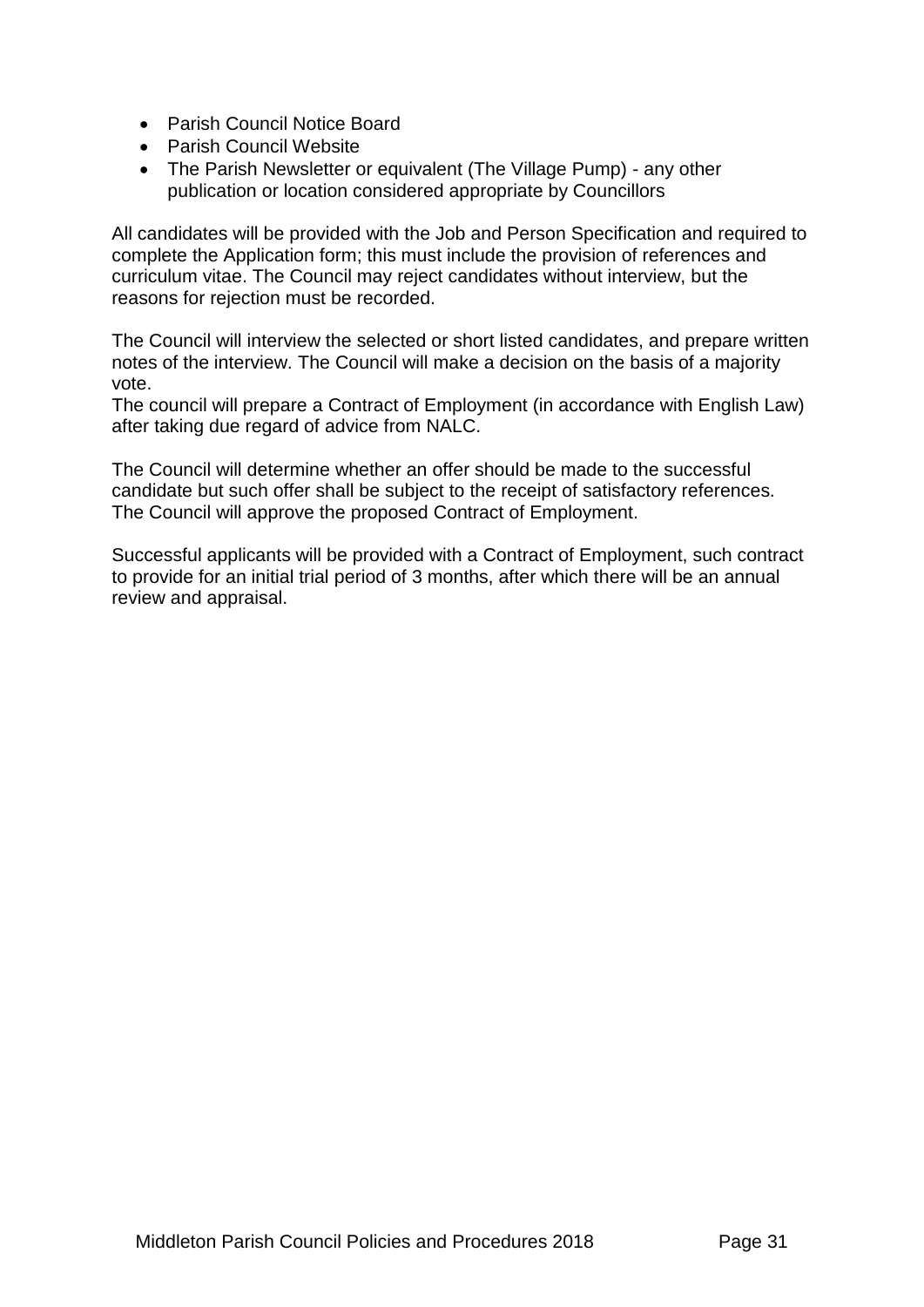# **Policies: Social Media**

Middleton Parish Council's social media site shall be approved by Full Council and managed by the Clerk to the Council.

Content of Middleton Parish Council's website is compiled and signed off by the Clerk to the Council.

Press Releases, Chairman's speeches and news items are created by the Clerk to the Council and approved by the Chairman prior to publication.

Councillors shall not, in their official capacity, provide oral or written statements or written articles to the press or other media.

Interviews and statements to the media and press are handled by the Clerk to the Council and the Chairman.

All copyright laws should be respected.

All emails sent from Middleton Parish Council shall include an appropriately worded disclaimer.

Email traffic to Middleton Parish Councillors should be sent to their Middleton Parish Council email address. In circumstances where it is not possible to do so, awareness is drawn to the possible implications of using a personal email address for Middleton Parish Council business.

Any misrepresentations made about Middleton Parish Council in the media should be drawn to the attention of the Clerk to the Council, who will raise the matter with Full Council.

Avoid containing any confidential matters within an email which could inadvertently fall into the wrong hands.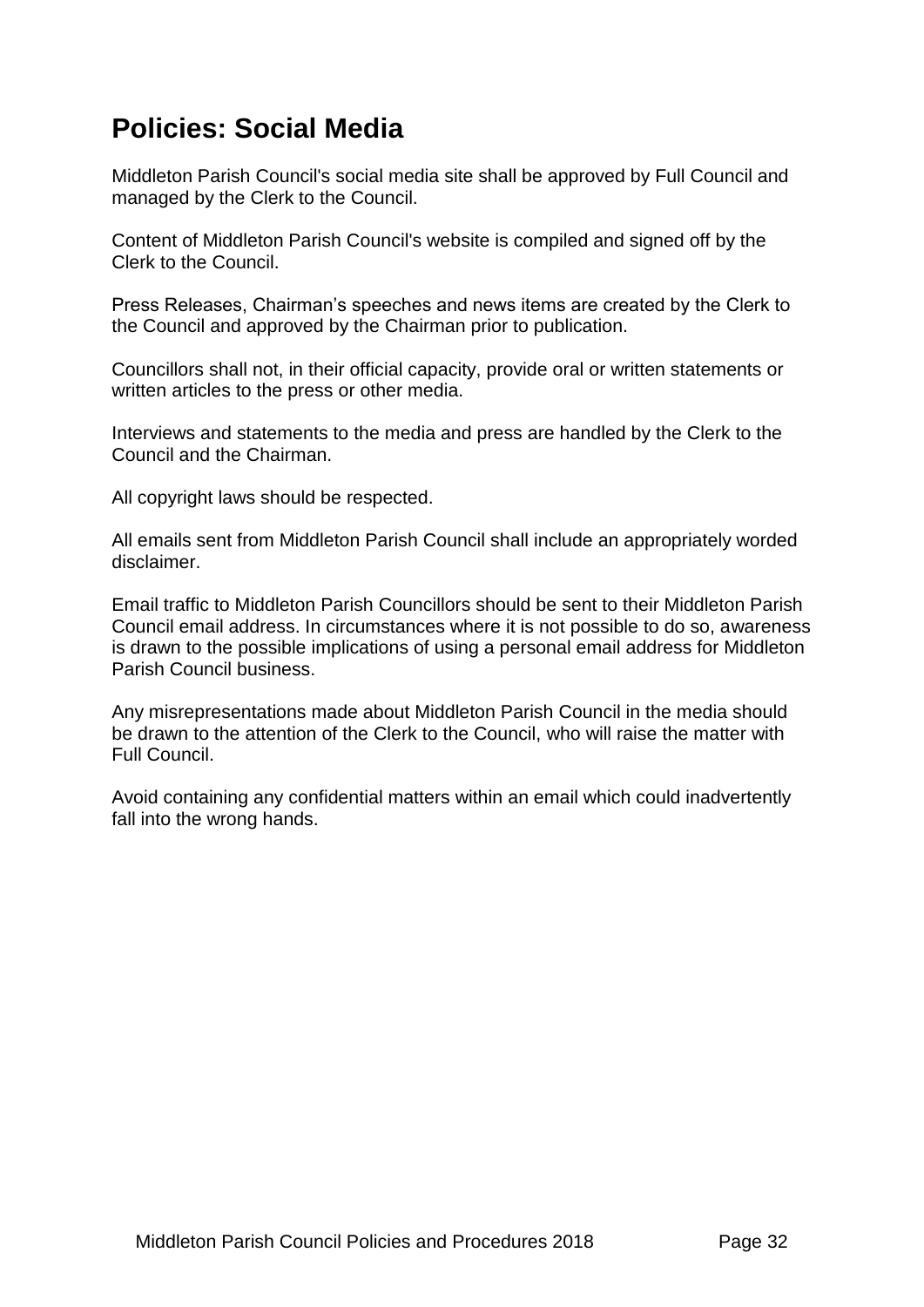# **Policies: Training and Development**

Middleton Parish Council is committed to ensuring that all its councillors and staff are properly trained to enable the council to deliver services to the public in order to make Middleton a better place to live, work and visit. The council recognises that by promoting best practice through means of training and development, councillors and staff will be better equipped to undertake their duties in order to deliver these objectives. As elected officials the council values the time given by its councillors to their community. This policy is aimed at maximising the rewards from that time, ensuring that its councillors understand and enjoy the role they undertake and are properly equipped for it. As a corporate body, with specific powers and duties, under law it is essential that all councillors and staff are provided with adequate and relevant training and kept up to date with all new legislation.

Middleton Parish Council will: -

- Provide contracts of employment and job descriptions to its staff which will include details of the council's commitment to training.
- Identify training needs for its staff by way of a staff appraisal once a year.
- Identify training needs in relation to the council's objectives and specific needs of the individual via induction programmes, appraisals, one to ones, formal and informal discussion, questionnaires and any other means deemed appropriate. Any training & development opportunities to be investigated by the clerk and presented to the full council.
- Evaluate the effectiveness of the training by means of appraisals, one to ones and formal and informal discussion.
- Maintain a training record of any training & development activity undertaken.
- Make its staff and councillors aware of any opportunities for continuous training and development.
- Encourage its staff and councillors to consider and identify their own development needs in light of any specified skills for their posts and through supervision and discussion.
- Have access to relevant learning materials and reference books at the parish council.
- Encourage its staff and councillors to take responsibility to maintain and improve their knowledge and skills.
- Set aside a realistic budget for training of its staff and councillors to meet the council's objectives.
- Pay the annual subscription to the Derbyshire Association of Local Councils (DALC) or successor organisation to enable the council to take advantage of the resources available including their training courses and conferences.
- Ensure volunteer staff are given a risk assessment of the proposed tasks they are offering to undertake and asked to sign if they have been sufficiently trained or confirm that they are competent to carry out the work they are offering to undertake; these forms must be in writing and kept on record.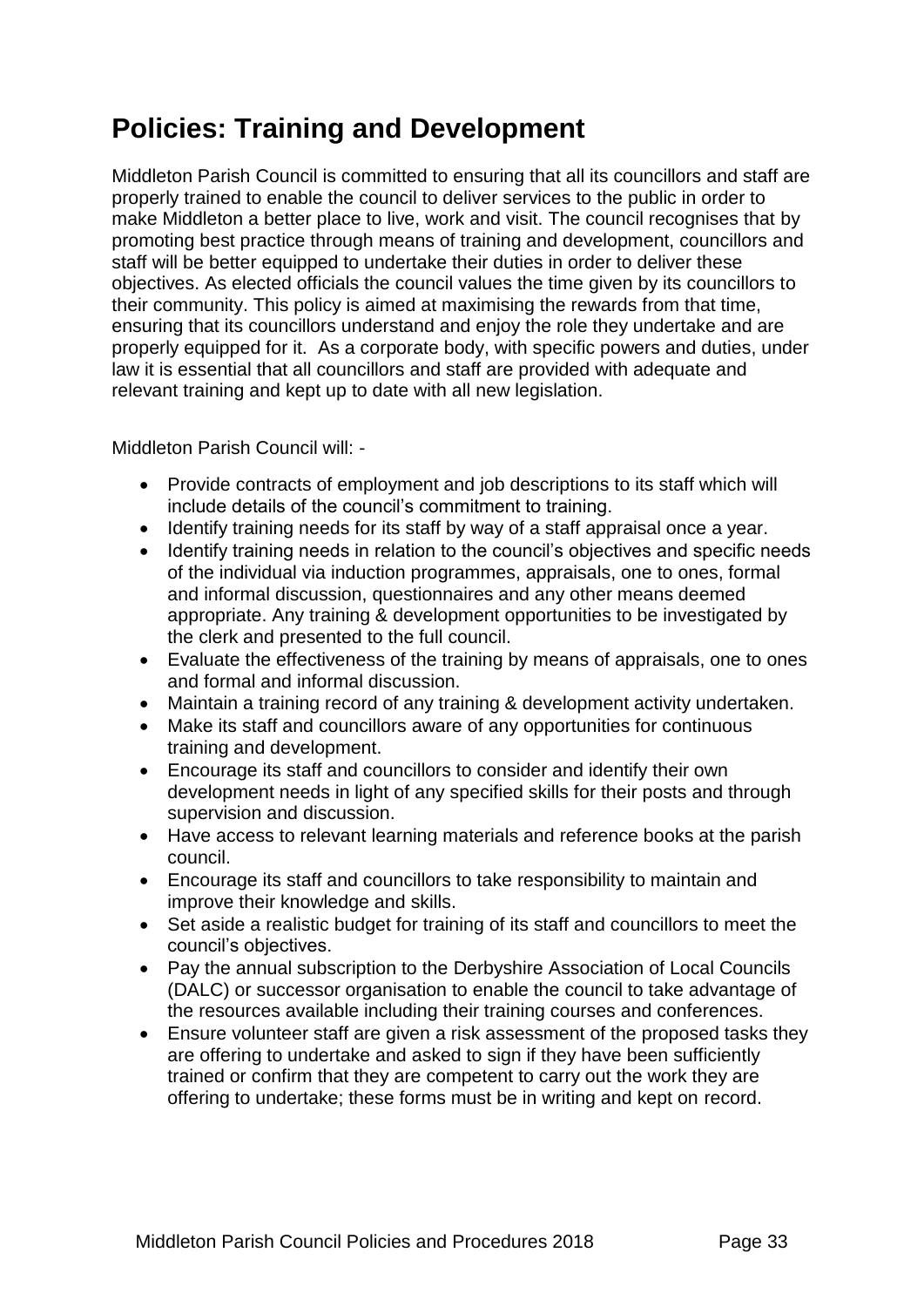## **Clerk/Responsible Finance Officer Training:**

| <b>Training Needs</b>                                                                                                                                                                                                                                            | <b>Frequency</b>                            | <b>Essential/Desirable</b>                 |
|------------------------------------------------------------------------------------------------------------------------------------------------------------------------------------------------------------------------------------------------------------------|---------------------------------------------|--------------------------------------------|
| The Clerk/RFO to receive a proper induction<br>programme, both formal and informal prior to<br>commencing their duties.                                                                                                                                          | Upon joining the<br>Parish Council.         | <b>Essential</b>                           |
| Introduction training on the website to enable<br>the council to comply with the Transparency<br>Code.                                                                                                                                                           | Upon joining the<br>Parish Council.         | Essential                                  |
| Health and Safety to include individual<br>responsibilities for Lone Working.                                                                                                                                                                                    | Annually.                                   | <b>Essential</b>                           |
| The Clerk/RFO will be, or work towards<br>becoming, a qualified Council Clerk with a<br>Certificate in Local Council Administration<br>(CiLCA), as a minimum, and the council will<br>provide appropriate training and support to<br>enable this to be achieved. | ASAP upon<br>joining the Parish<br>Council. | Essential                                  |
| Audit and Financial Management Training.                                                                                                                                                                                                                         | Upon joining the<br><b>Parish Council</b>   | <b>Essential</b>                           |
| Health and Safety Competent Person Training<br>to ensure that the employee can write and<br>review risk assessments.                                                                                                                                             | Upon joining the<br><b>Parish Council</b>   | Desirable (Essential<br>if not outsourced) |
| Continuing Professional Development to meet<br>the changing needs of the Parish Council<br>sector, as supported by the Society of Local<br>Council Clerks and National Association of<br>Local Councils and DALC.                                                | As agreed.                                  | Desirable/Essential                        |
| Training on any new, relevant legislation or<br>government guidelines.                                                                                                                                                                                           | Ongoing.                                    | <b>Essential</b>                           |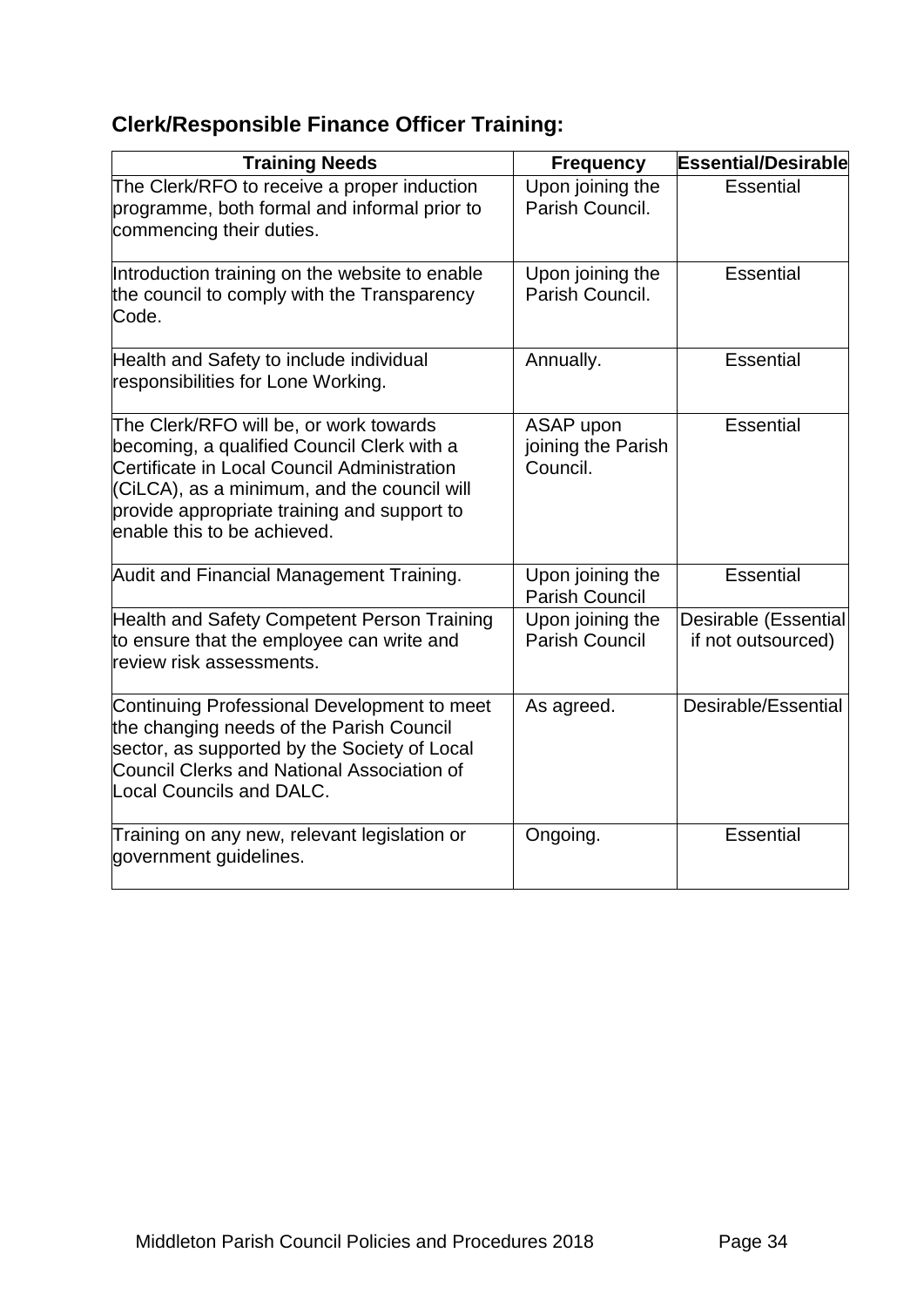# **Councillor Training:**

| <b>Training Needs</b>                                                                                                                                                                                                                                                                                                                                                                                                                                                                                                                                                                        | <b>Frequency</b>                          | Essential/<br><b>Desirable</b>                |
|----------------------------------------------------------------------------------------------------------------------------------------------------------------------------------------------------------------------------------------------------------------------------------------------------------------------------------------------------------------------------------------------------------------------------------------------------------------------------------------------------------------------------------------------------------------------------------------------|-------------------------------------------|-----------------------------------------------|
| On induction all new councillors will receive an<br>information pack provided by the clerk containing<br>the following documents to allow councillors to<br>undertake their duties upon election;<br><b>The Good Councillors Guide</b><br><b>Standing Orders</b><br>$\bullet$<br>Code of Conduct<br><b>Financial Regulations.</b><br>Committee Terms of Reference (as<br>applicable)<br>List of Parish Council Powers and Duties<br>Minutes of the latest Parish Council<br>Meeting<br>Council member names and contacts<br><b>Training &amp; Development Policy</b><br>Calendar of meetings | Upon joining the<br>Parish Council.       | <b>Essential</b>                              |
| All new councillors will be offered and encouraged<br>to attend the "Off to a flying start" course provided<br>by DALC or an appropriate organisation.                                                                                                                                                                                                                                                                                                                                                                                                                                       | Upon joining the<br><b>Parish Council</b> | <b>Essential</b>                              |
| Finance committee/working party members should<br>be given the option of local council finance related<br>training, such as budgeting and setting the<br>precept.                                                                                                                                                                                                                                                                                                                                                                                                                            | As required.                              | Desirable                                     |
| Councillors given the opportunity for training on<br>topics such as the local planning system, data<br>protection and freedom of information provided<br>by DALC or an appropriate organisation.                                                                                                                                                                                                                                                                                                                                                                                             | As required.                              | Desirable                                     |
| Health & Safety training including risk<br>assessments and training on the use of equipment<br>such as the parish defibrillator.                                                                                                                                                                                                                                                                                                                                                                                                                                                             | As required.                              | Desirable<br>(Essential if not<br>outsourced) |
| Training on any new, relevant legislation or<br>government guidelines.                                                                                                                                                                                                                                                                                                                                                                                                                                                                                                                       | As required.                              | <b>Essential</b>                              |
| Councillors will be encouraged to attend ongoing<br>development training provided by DALC or an<br>appropriate organisation.                                                                                                                                                                                                                                                                                                                                                                                                                                                                 | Ongoing.                                  | Desirable                                     |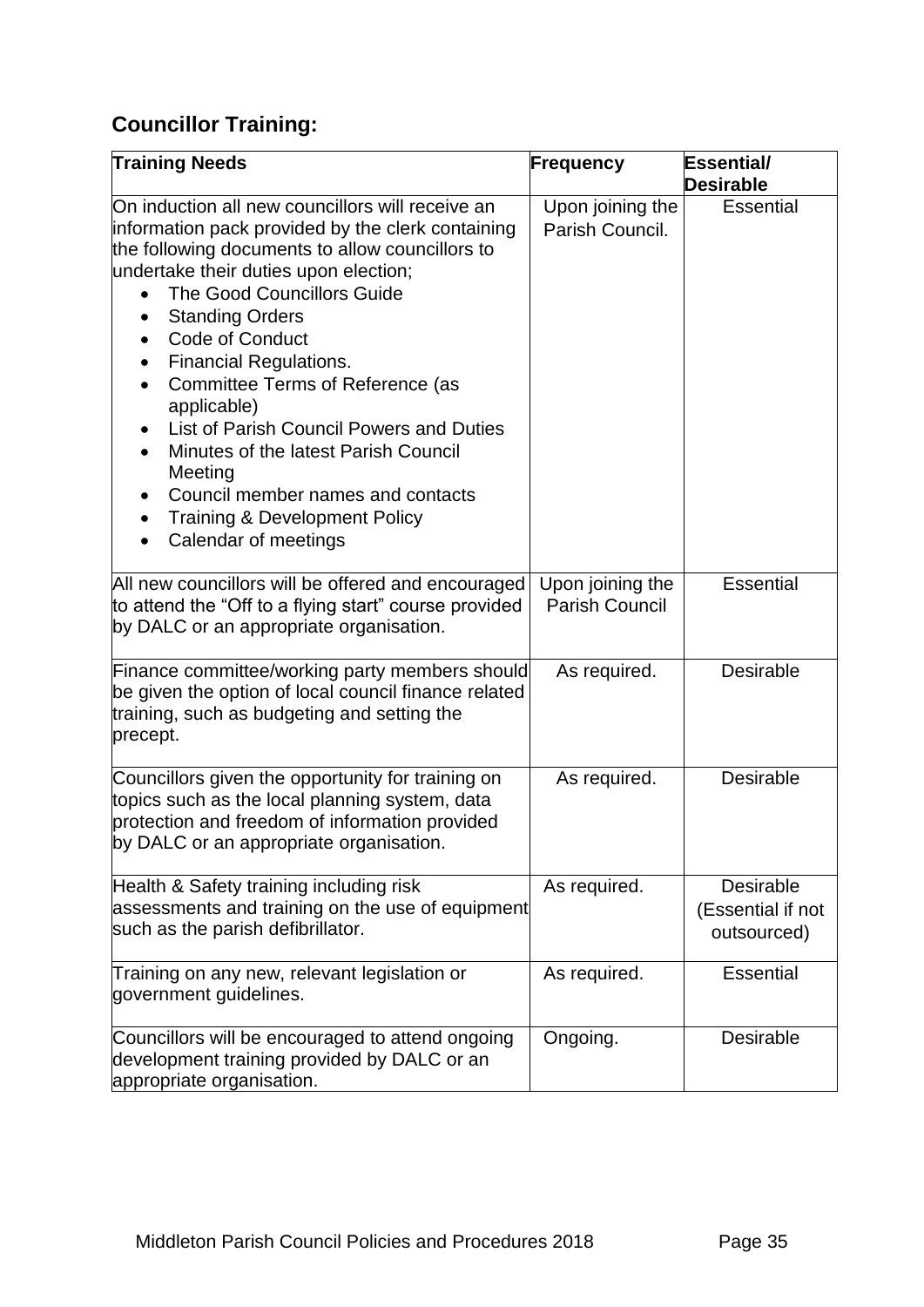# **Procedures**

### **List of Procedures**

**Complaints** Delegation of Authority to Clerk – Highways and Street Furniture Notices and Posters Public Speaking Planning Roll of Honour Servicing of Powered Equipment Urgent Business

Each Procedure is to be incorporated into this document upon its adoption by the Parish Council.

Procedures are to be reviewed and approved for use at each Annual Meeting of the Parish Council.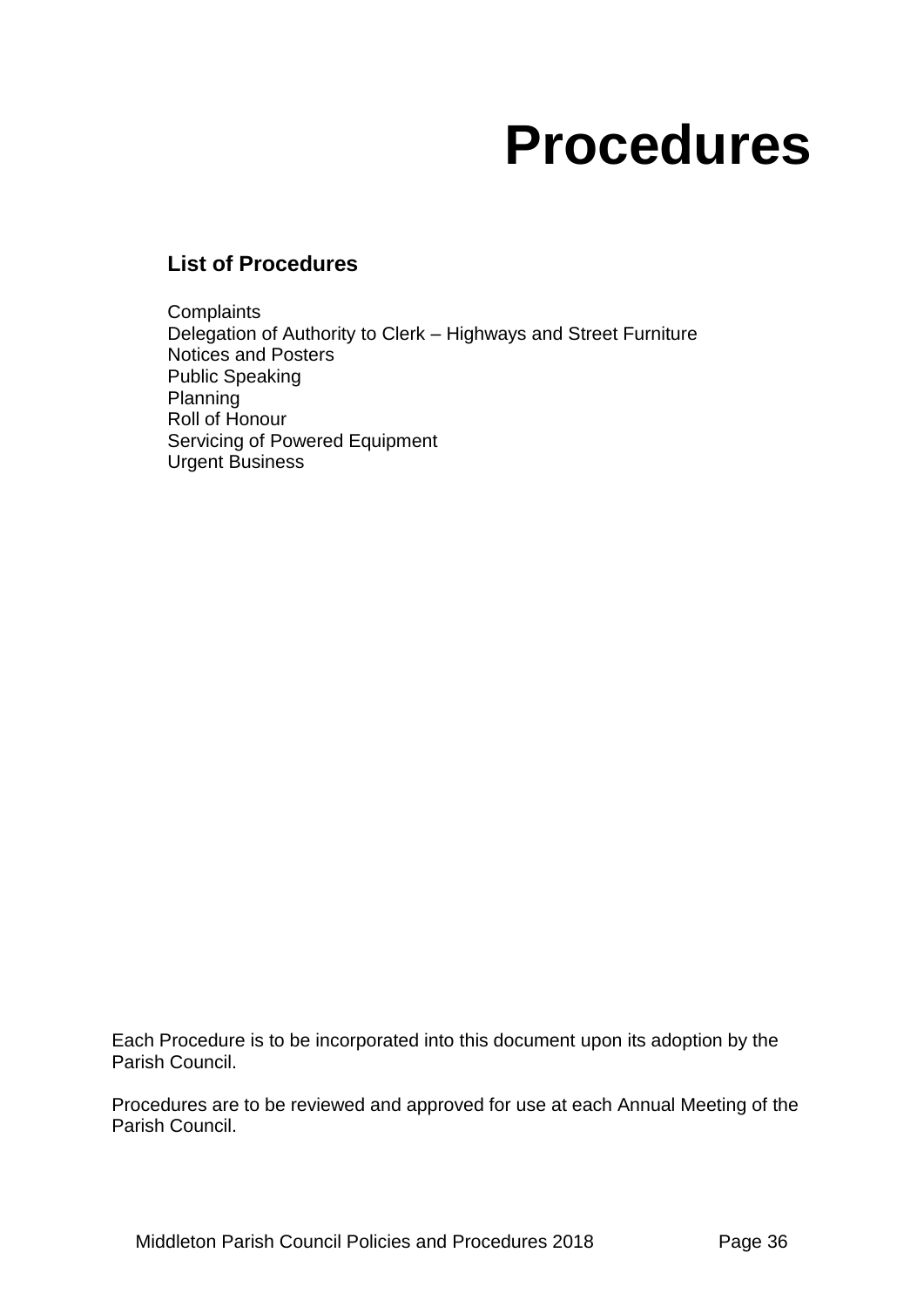# **Procedures: Complaints- Code of Practice**

#### **Before the Meeting**

The complainant should be asked to put the complaint about the council's procedure or administration in writing to the Parish Clerk.

If the complainant does not wish to put the complaint to the Parish Clerk, they may be advised to put it to the Chair of the Council.

The Parish Clerk shall acknowledge the receipt of the complaint and advise the complainant when the Council will consider the matter.

The complainant shall be invited to attend the relevant meeting and bring with them such representative as they wish.

Seven clear working days prior to the meeting, the complainant shall provide the Council with copies of any documentation or other evidence, which they wish to refer to at the meeting. The Council shall similarly provide the complainant with copies of any documentation upon which they wish to rely at the meeting.

### **At the Meeting**

The Council shall consider whether the circumstances of the meeting warrant the exclusion of the public and the press. Any decision on a complaint shall be announced at the council meeting in public.

- Chair to introduce everyone.
- Chair to explain procedure.
- Complainant (or representative) to outline grounds for complainant.
- Members to ask any questions of the complainant.
- If relevant, the Parish Clerk to explain the Council's position.
- Members to ask any questions of the Parish Clerk.
- Parish Clerk and complainant to be offered opportunity of last word (in this order).

The Parish Clerk and the complainant be asked to leave the room while Members decide whether or not the grounds of the complaint have been made. (If a point of clarification is necessary, both parties be invited back)

Parish Clerk and complainant return to hear decision, or to be advised when decision will be made.

#### **After the Meeting**

Decision confirmed in writing within seven working days together with details of any action to be taken.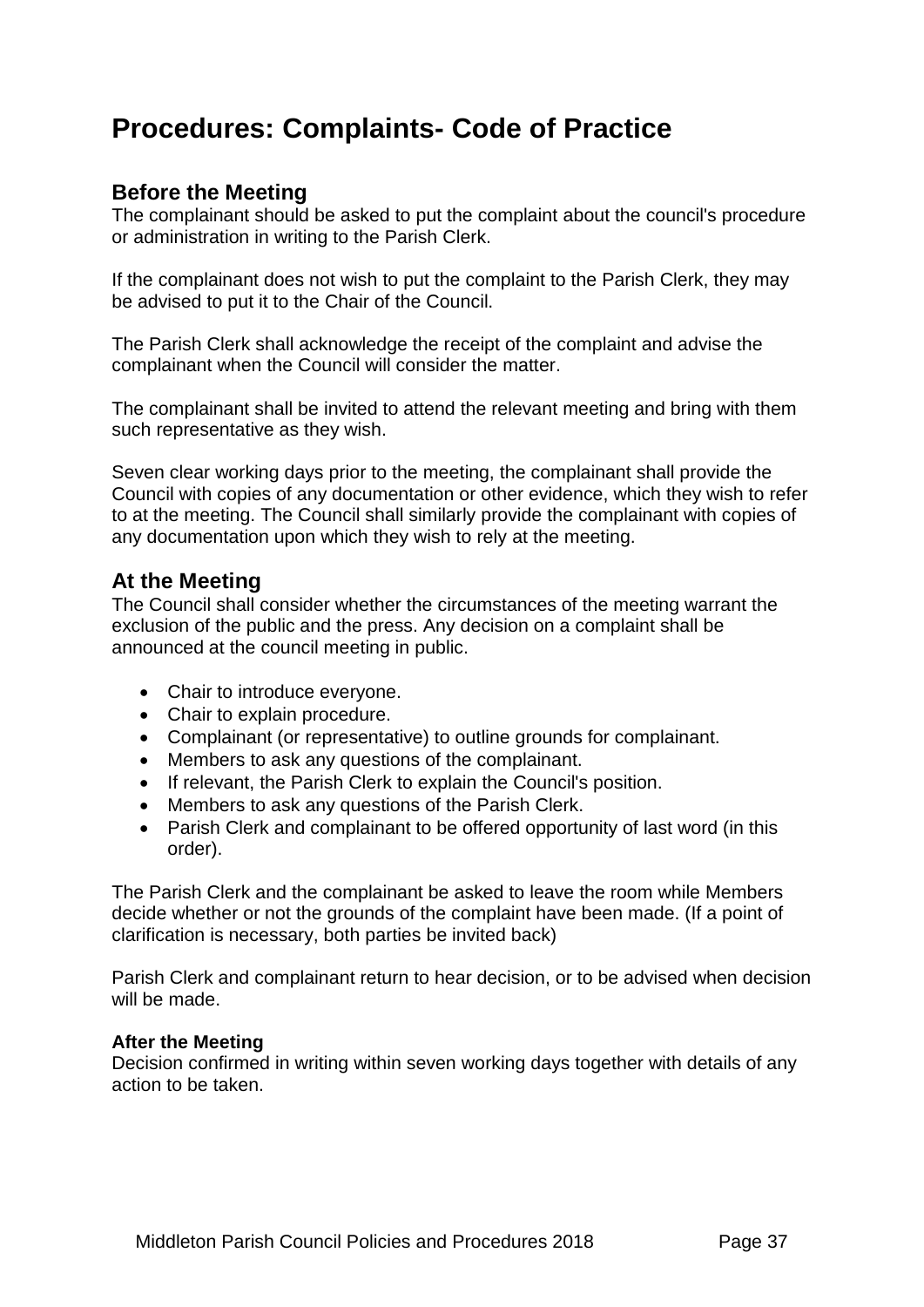# **Procedures: Delegation of Authority to Clerk – Highways and Street Furniture matters**

At the request of members or members of the public the Clerk is authorised to report to the relevant statutory body any of the following matters:

- Blocked or damaged gullies
- Damaged or obscured street furniture and signs
- Failed bulbs, out of phase lamps, issues with illuminated signage
- Failure of or issues arising from street sweeping/gully emptying
- Failure of or issues arising from verge cutting
- Footpath issues
- Grit bins that require refilling
- Issues regarding playing fields
- Potholes in the highway, damage to roads and pavements

## **Procedures: Notices and Posters**

In addition to the display of notices required by law the Clerk is delegated to place upon Parish Notice Boards such posters and notices as are received from statutory bodies and others.

The Council reserves the right to display only those posters or notices it sees fit or can accommodate. The Council's decision is final.

# **Procedures: Public Speaking**

To facilitate public participation at Meetings a period of up to 15 minutes will be set aside to enable members of the public to bring questions or concerns to the attention of the Council.

# **Procedures: Planning**

#### **Planning applications/amended plans**

Clerk receives planning application notification from Planning Authority.

Clerk advises Chair and ascertains whether an Extraordinary Meeting is required. The Planning Authority may be asked if it is possible to extend the consultation period as appropriate.

Clerk adds the application to next appropriate agenda.

At the meeting of the Parish Council planning matters are considered and the position of the Parish Council is resolved.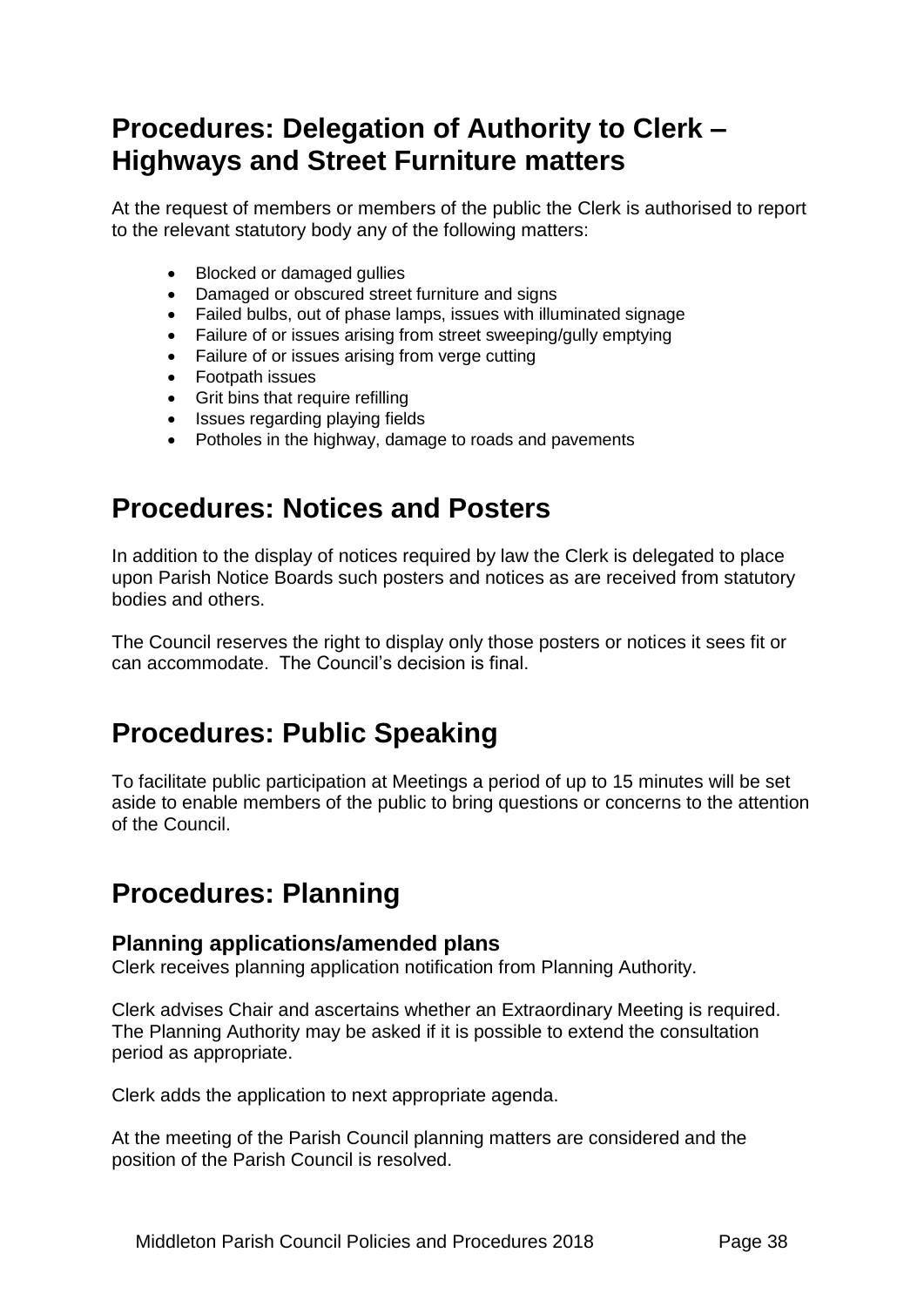The Clerk forwards the Parish Council's comment to the planning authority as soon as possible after the meeting, and in any case before the close of the consultation period (or agreed date with the Planning Authority). To prevent any ambiguity the response should use the wording of the minute.

#### **Notified outcomes**

Clerk receives weekly notification of planning outcomes

Clerk forwards weekly notification of planning outcomes to members

Attending Meetings of the Planning Authority

If members of the Parish Council wish to attend a planning authority meeting as representatives of the Parish Council authority must be sought through the passing of a resolution at the Parish Council meeting prior to the Planning Authority meeting.

The Parish Clerk will notify the planning authority of the Parish Council's intention and register speakers/attendees as appropriate. The Parish Clerk may attend to represent the views of the Parish Council with prior authority.

Members attending as representatives of the Parish Council may speak but their speech must not extend further than the minuted position of the Parish Council.

Prior to the meeting representatives should acquaint themselves with the position by liaising with the Parish Clerk who will supply copies/background/notes as appropriate.

To avoid ambiguity members should clarify to the meeting of the planning authority the capacity in which they are attending, for example; "I am a Parish Councillor for Middleton by Wirksworth and I am speaking as a representative of the Parish Council…"

Members attending meetings of the planning authority in a personal capacity are advised – for the avoidance of doubt – to ensure their position is unambiguous to their audience.

#### **Planning Authority Site Meetings**

The Clerk receives a planning authority notification of a site meeting

The Clerk notifies the Chair and all members. Note: there is usually a very short time between notification and site meeting.

Any member who wishes to attend a site meeting may do so but to avoid ambiguity members must, (if speaking) clarify the capacity in which they are attending, for example; "I am a Parish Councillor for Middleton by Wirksworth and I am speaking as a representative of the Parish Council…"

Members attending as representatives of the Parish Council must notify the clerk of their intention prior to the site meeting and may speak on behalf of the Parish Council but their presentation (if such are allowed) must not extend further than the minuted position of the Parish Council.